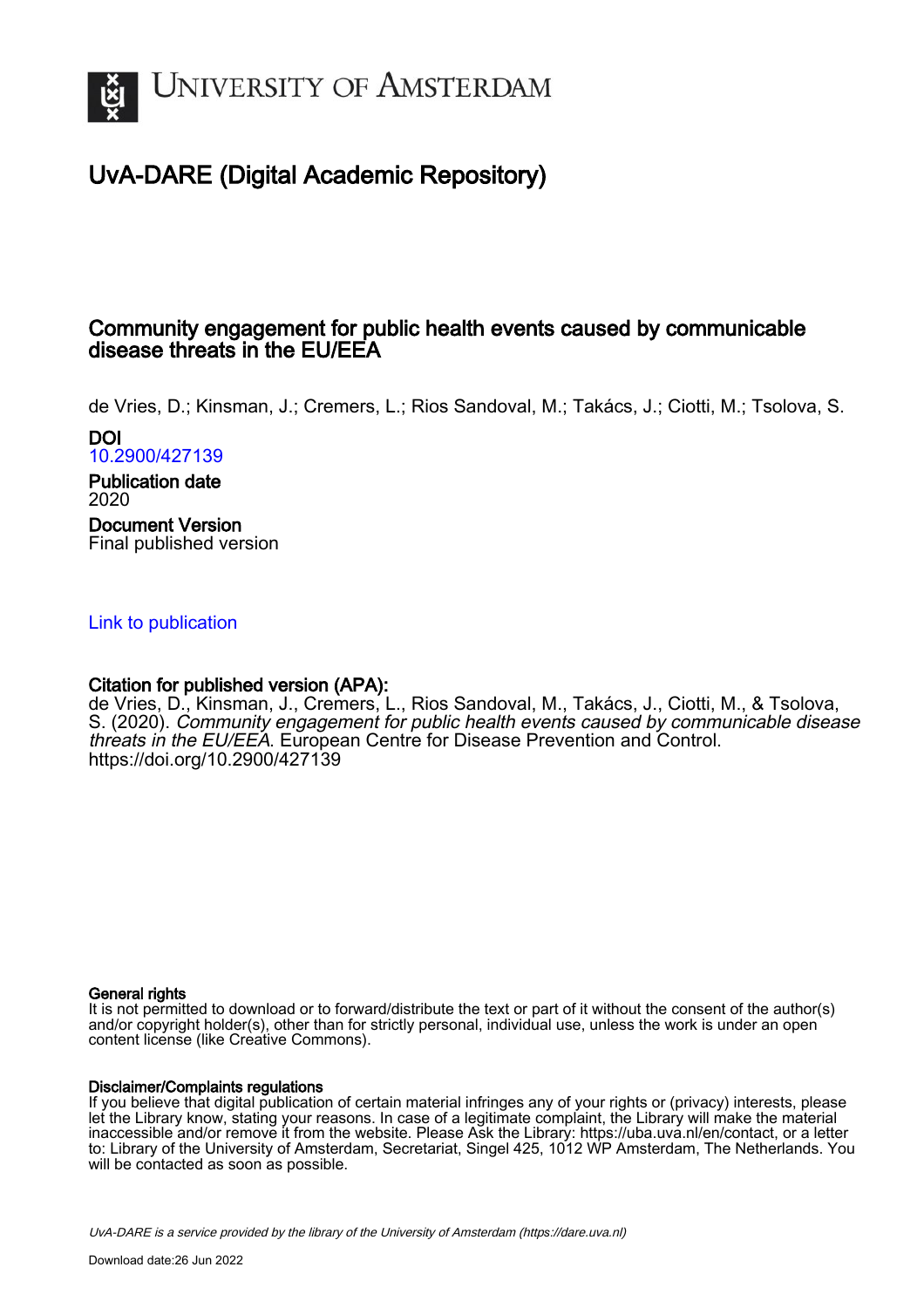

TECHNICAL REPORT

**Community engagement for public health events caused by communicable disease threats in the EU/EEA**

www.ecdc.europa.eu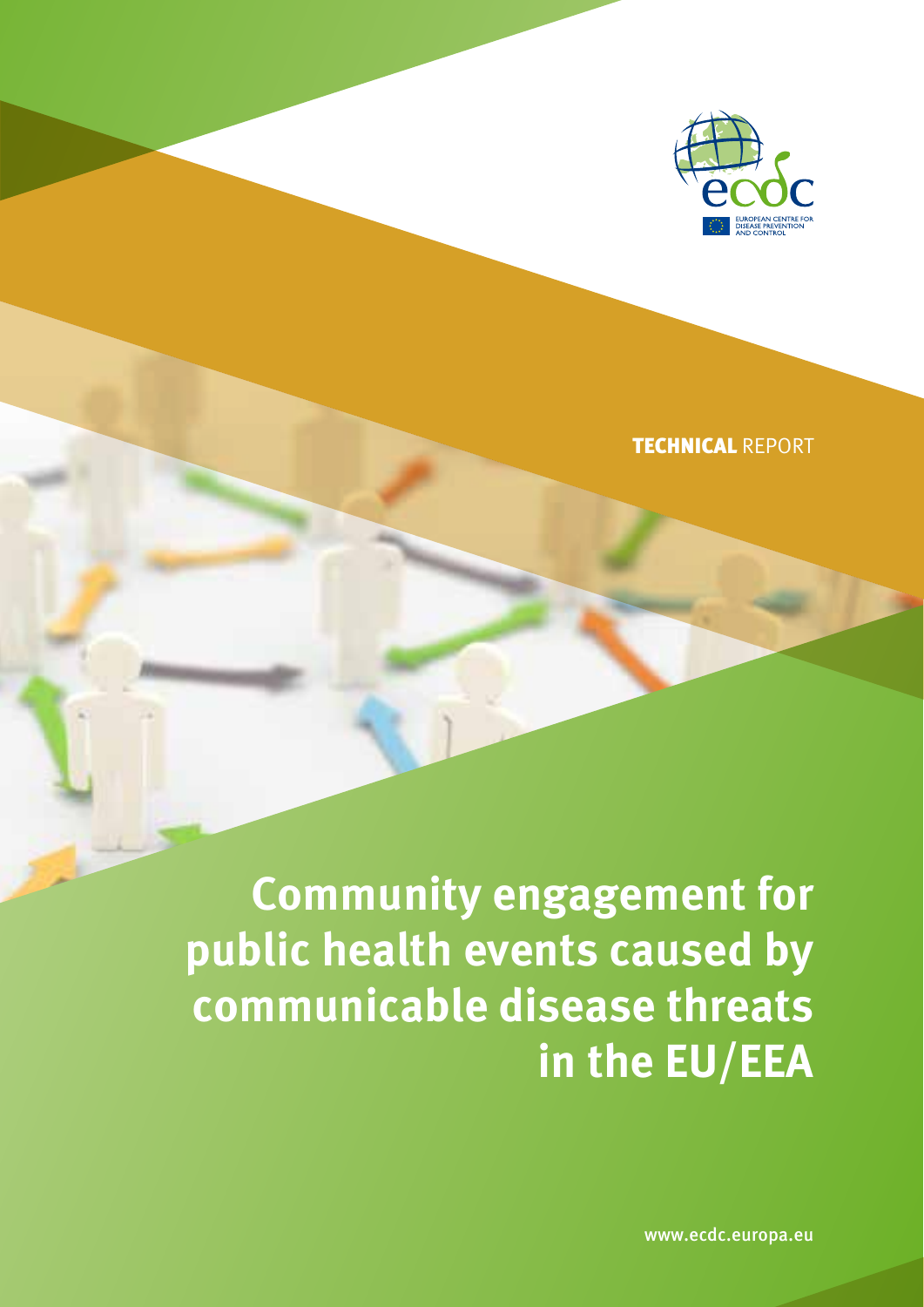**ECDC** TECHNICAL REPORT

**Community engagement for public health events caused by communicable disease threats in the EU/EEA**

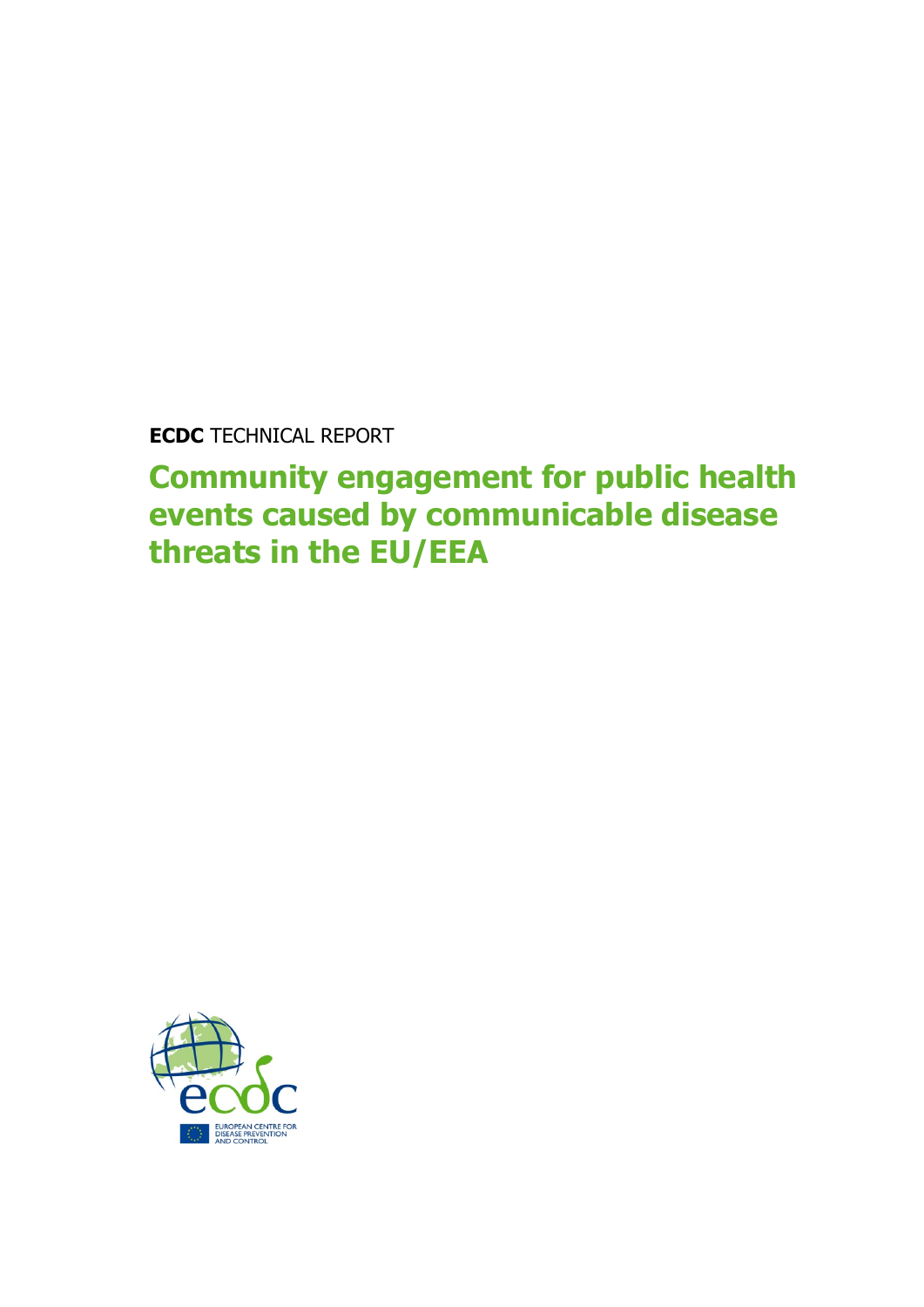This report was commissioned by the European Centre for Disease Prevention and Control (ECDC), coordinated by Judit Takács and produced by the Amsterdam Institute for Global Health and Development, University of Amsterdam

#### Authors

Daniel de Vries, John Kinsman, Lianne Cremers, Mariana Rios, Judit Takács, Massimo Ciotti, Svetla Tsolova.

#### **Acknowledgements**

We would like to thank the ECDC National Focal Points for preparedness and response in Spain, the Netherlands, Iceland and Ireland; the ECDC colleagues who contributed to this work; and the ECDC Advisory Forum members who participated in the written consultation about this document. We also are indebted to all the people in the field who participated in the case studies and the experts who participated in the consultation meeting in March 2019. We are very grateful for their help and support.

- Spain: Fernando Simon, Berta Suárez Rodríguez, María José Sierra, Lidia Redondo (Coordinating Centre for Health Alerts and Emergencies – CCAES, Directorate General of Public Health, Quality and Innovation, Ministry of Health, Social Services and Equity);
- Netherlands: Aura Timen, Corien Swaan, Dorothee Rosskamp (National Institute for Public Health and the Environment [RIVM] Centre for Infectious Disease Control), Fedor Gassner (Independent consultant in biological risks);
- Iceland: Íris Marelsdóttir and Þórólfur Guðnason (Directorate of Health's Division of Health Security and Communicable Disease Control, Reykjavik);
- Ireland: Mary O'Riordan and Naomi Petty-Saphon (Health Protection Surveillance Centre, Dublin);
- ECDC: Andrea Würz, Herve Zeller, Emma Wiltshire, Margot Einoder-Moreno, Agoritsa Baka, Ettore Severi, Jonathan Suk, Paul Riley;
- Amaia Artazcoz (former trainee at ECDC), Henriette de Valk (ECDC-coordinated EU Network for Emerging and Vector-borne diseases);
- External experts at the expert consultation: Sharon Abramowitz, Ingrid Arcema, Tamás Bereczky, Jon Brynjar Birgisson; Fedor Gassner, Elissavet Ionnidi, Aileen Kitching, Tanya Melillo, Ntontis Evangelos, Keith Ian Quintyne, Víðir Reynisson, Marc-Oliver Rubin, Cristiana Salvi, Juliane Seidel, Per Kristian Sendsen, Elaine Sharkey, Lavina Cirpriana Zota, Chadia Wannous, Dirk Werber.

Suggested citation: European Centre for Disease Prevention and Control. Community engagement for public health events caused by communicable disease threats in the EU/EEA, 2020. Stockholm: ECDC; 2020.

Stockholm, February 2020

ISBN 978-92-9498-454-8 doi: 10.2900/427139 Catalogue number TQ-02-20-103-EN-N

© European Centre for Disease Prevention and Control, 2020

Reproduction is authorised, provided the source is acknowledged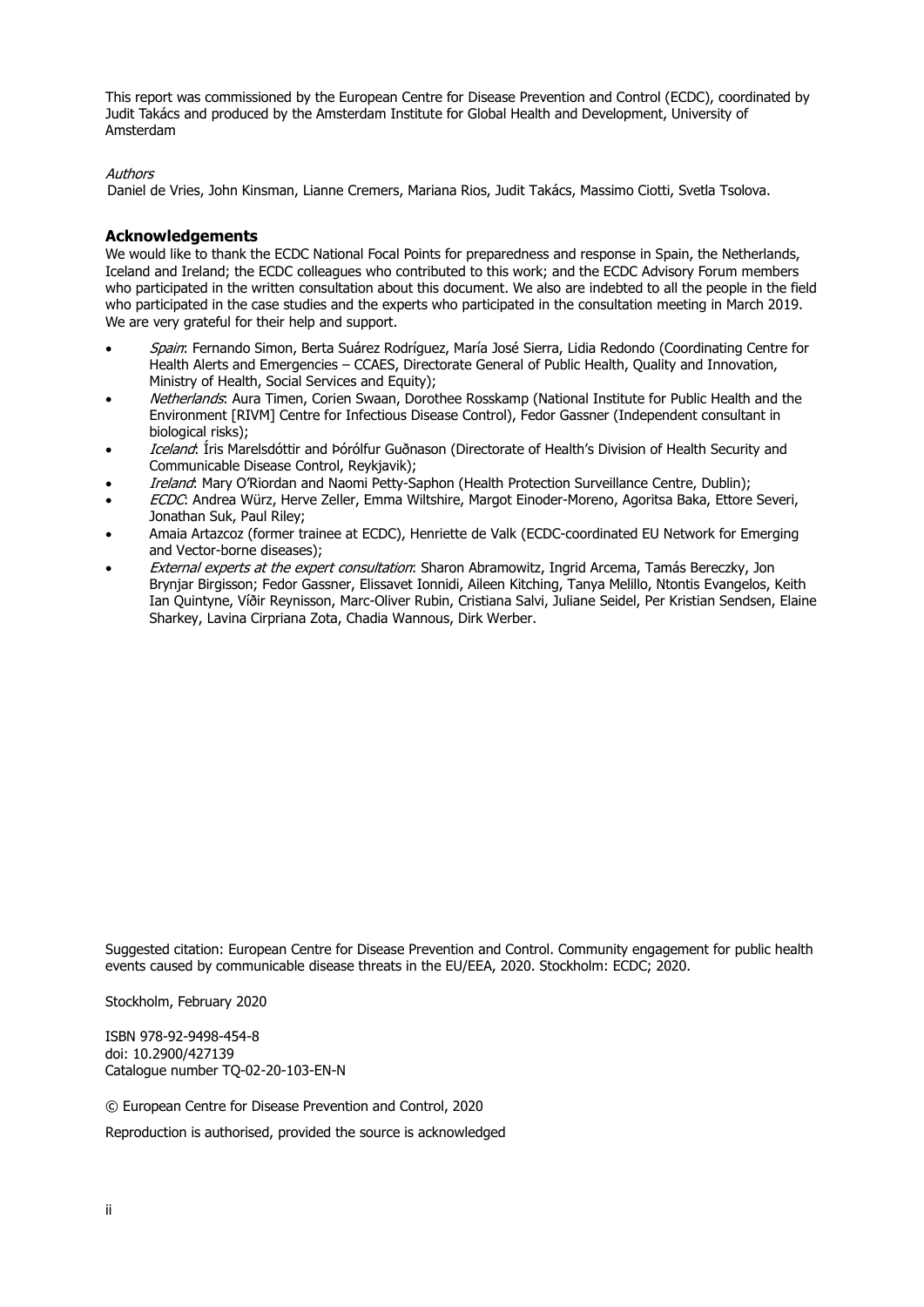# **Contents**

| $In traditional equation and equation in equation equation equation equation equation equation equation equation equation equation equation equation equation equation equation equation equation equation equation equation equation equation equation equ$ |  |
|--------------------------------------------------------------------------------------------------------------------------------------------------------------------------------------------------------------------------------------------------------------|--|
|                                                                                                                                                                                                                                                              |  |
|                                                                                                                                                                                                                                                              |  |
|                                                                                                                                                                                                                                                              |  |
|                                                                                                                                                                                                                                                              |  |
|                                                                                                                                                                                                                                                              |  |
|                                                                                                                                                                                                                                                              |  |
|                                                                                                                                                                                                                                                              |  |
|                                                                                                                                                                                                                                                              |  |
|                                                                                                                                                                                                                                                              |  |
|                                                                                                                                                                                                                                                              |  |
|                                                                                                                                                                                                                                                              |  |
| Develop an accessible and inclusive preparedness and response training program11                                                                                                                                                                             |  |
|                                                                                                                                                                                                                                                              |  |
|                                                                                                                                                                                                                                                              |  |
|                                                                                                                                                                                                                                                              |  |
|                                                                                                                                                                                                                                                              |  |
| Coordinate access to information, protective equipment and resources for and with community partners  14                                                                                                                                                     |  |
| If using an all hazards approach, recognise the special character of infectious disease outbreaks, and act                                                                                                                                                   |  |
|                                                                                                                                                                                                                                                              |  |
| Facilitate discussions on possible compensation of community-level financial losses15                                                                                                                                                                        |  |
|                                                                                                                                                                                                                                                              |  |
|                                                                                                                                                                                                                                                              |  |
|                                                                                                                                                                                                                                                              |  |
|                                                                                                                                                                                                                                                              |  |
|                                                                                                                                                                                                                                                              |  |
|                                                                                                                                                                                                                                                              |  |
|                                                                                                                                                                                                                                                              |  |
|                                                                                                                                                                                                                                                              |  |

# **Figures**

# **Tables**

| Table 1. Summary of the 14 quidance points and a checklist for the most significant issues covered 19 |  |
|-------------------------------------------------------------------------------------------------------|--|
| Table 2. Number of respondents in the four participating countries, by type of data collection 21     |  |
|                                                                                                       |  |
|                                                                                                       |  |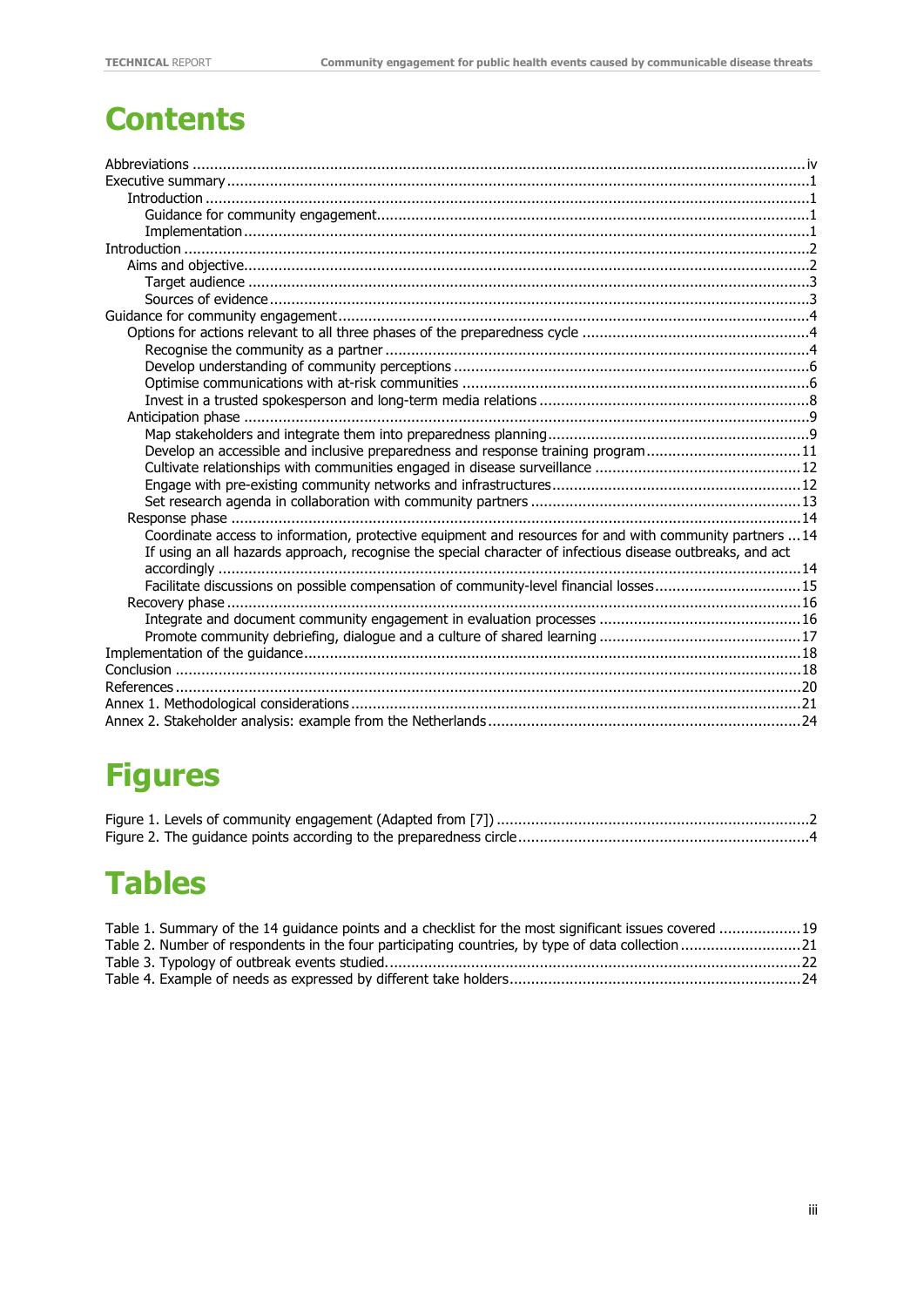# <span id="page-5-0"></span>**Abbreviations**

| AAR          | <b>After Action Review</b>                                                |
|--------------|---------------------------------------------------------------------------|
| <b>ECDC</b>  | European Centre for Disease Prevention and Control                        |
| EEA          | European Economic Area                                                    |
| EU           | European Union                                                            |
| <b>KAP</b>   | Knowledge, Action, Practice                                               |
| <b>PPE</b>   | Personal Protective Equipment                                             |
| <b>RIVM</b>  | National Institute for Public Health and the Environment, the Netherlands |
| <b>SIMEX</b> | Simulation Exercise                                                       |
| <b>TBE</b>   | <b>Tick-Borne Encephalitis</b>                                            |
| <b>VTEC</b>  | Verocytotoxin-producing Escherichia coli                                  |
|              |                                                                           |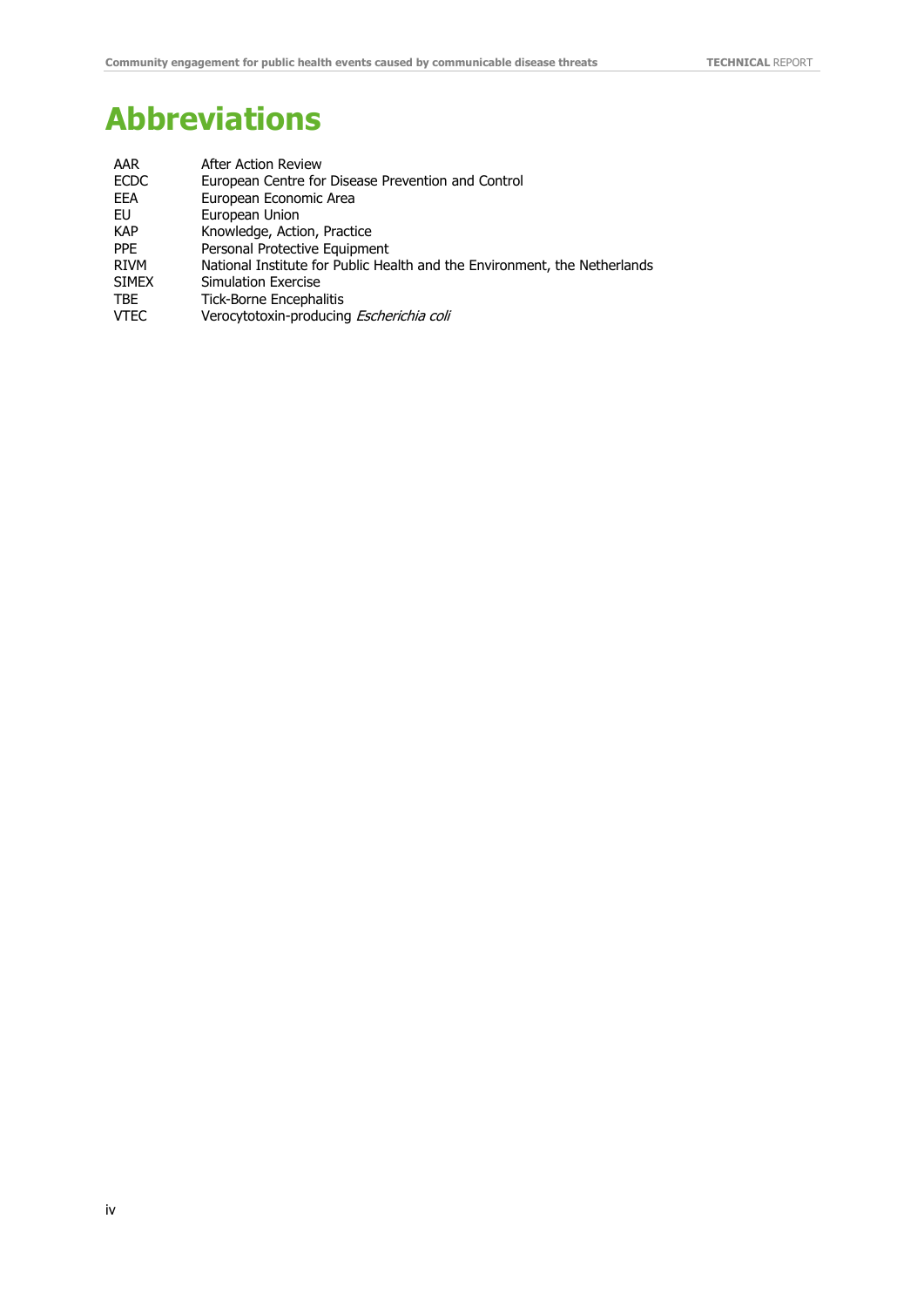# <span id="page-6-0"></span>**Executive summary**

## <span id="page-6-1"></span>**Introduction**

This guidance document was developed in the context of EU Decision 1082/2013/EU on serious cross-border threats to health, and includes findings and guidance derived from an ECDC project on community preparedness (2016–2019). This comprised of a:

- a literature review
- case studies on community engagement during tick-borne disease events in Spain (Crimean-Congo Haemorrhagic Fever, or CCHF) and the Netherlands (Tick-Borne Encephalitis, or TBE), and on outbreaks of acute gastroenteritis in Ireland (Verocytotoxin-producing *Escherichia coli,* or VTEC) and Iceland (norovirus)
- an expert consultation on community engagement in public health emergency situations.

The resulting empirically-derived guidance on community engagement for public health emergency preparedness is intended for public health authorities in EU/EEA Member States. The guidance is meant to provide step-by-step technical support to Member States who are initiating or professionalising their core community engagement capacity. The guidance is organised according to the three core stages of the preparedness cycle: anticipation, response, and recovery.

## <span id="page-6-2"></span>**Guidance for community engagement**

These 14 guidance points were derived within a European context for public health authorities to engage with communities:

- Through all three phases of the preparedness cycle
	- − 1. Recognise the community as a partner<br>- 2. Develop understanding of community r
		- 2. Develop understanding of community perceptions
	- − 3. Optimise communications with at-risk communities
	- 4. Invest in a trusted spokesperson and long-term media relations.
- Anticipation phase
	- 5. Map stakeholders and integrate them into preparedness planning
	- − 6. Develop an accessible and inclusive preparedness and response training program
	- 7. Cultivate relationships with communities engaged in disease surveillance
	- 8. Engage with pre-existing community networks and infrastructures
	- 9. Set research agenda in collaboration with community partners.
- Response phase
	- − 10. Coordinate distribution of information, protective equipment and other resources for and with community partners
	- − 11. If using an all-hazards approach, recognise the special character of infectious disease outbreaks, and act accordingly
	- 12. Facilitate resolving of possible issues with community-level financial losses.
- Recovery phase
	- 13. Integrate and document community engagement in evaluation processes
	- 14. Promote community debriefing, dialogue and a culture of shared learning.

## <span id="page-6-3"></span>**Implementation**

The implementation of the Guidance would require prioritisation, and adaptation of preparedness and response planning according to country-specific cultural, epidemiological and political contexts, and according to the specific mandates of public health authorities. Community engagement requires skilled practitioners, dedicated to fully engaging and integrating with the preparedness and outbreak control team and supporting implementation of the community engagement concept. It is important that community partners feel ownership of the implementation processes, which will most likely lead to more sustainable and effective outcomes in the long term.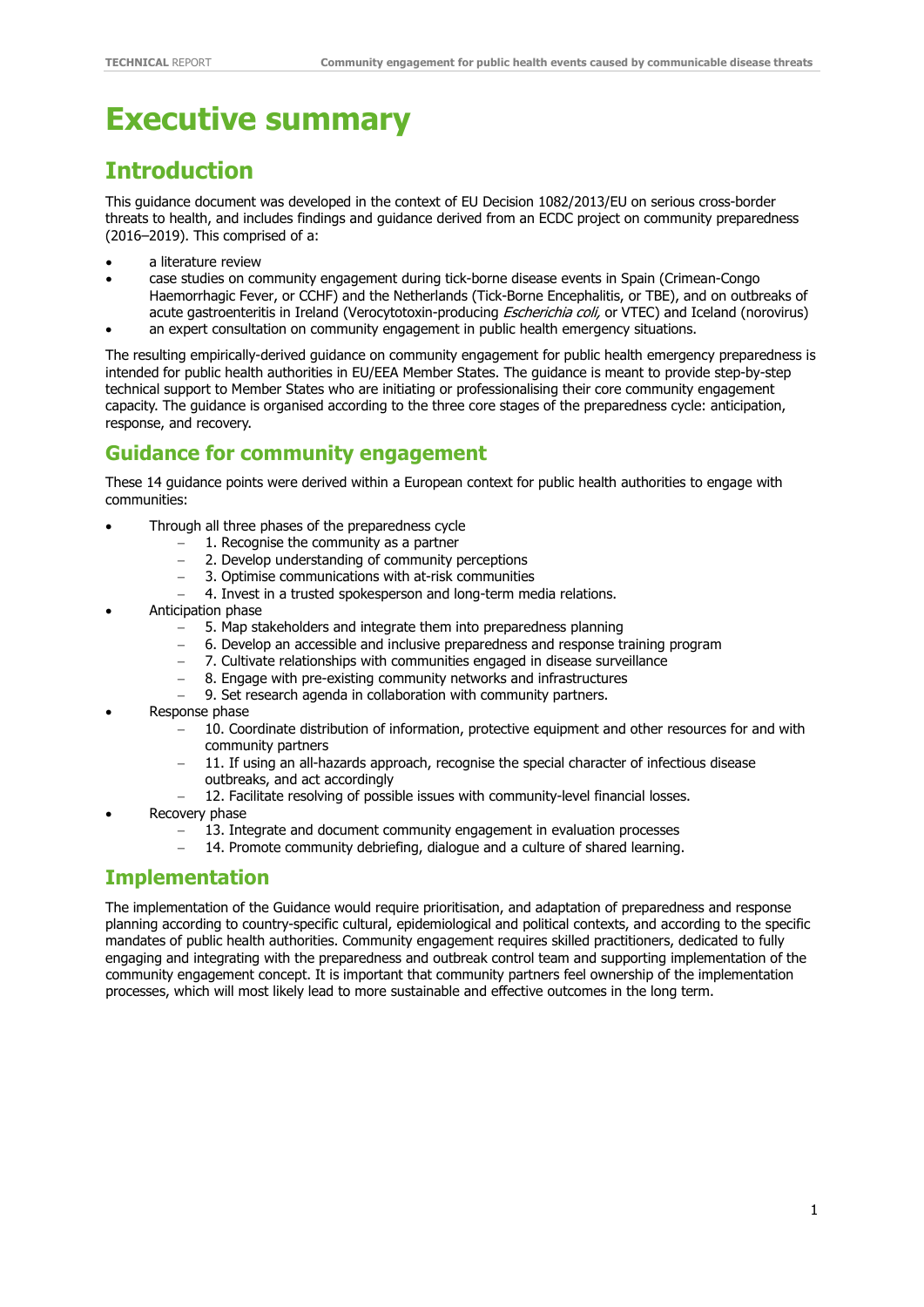# <span id="page-7-0"></span>**Introduction**

## <span id="page-7-1"></span>**Aims and objective**

The EU Decision 1082/2013 on serious cross-border health threats provides a legal basis for collaboration and information exchange between EU Member States, and between European and international institutions on preparedness and response in the event of a public health emergency. The Decision pays specific attention to arrangements for ensuring interoperability between the health sector and other sectors identified as critical in the event of an infectious disease outbreak, or public health emergency [1].

As part of the process of optimising preparedness for serious cross-border public health threats (in the context of implementing Decision 1082/2013/EU), the European Centre for Disease Prevention and Control (ECDC) conducted a project on synergies between communities affected by public health threats, and the institutions (both healthand non-health-related, and at both the national and the local or regional levels) mandated to prepare for and respond to them. The premise for the project is that communities are increasingly recognised as key partners that can be engaged with during public health emergencies [2-4], and that the capacities and experiences that reside within community networks should be harnessed as an important part of the response [5]. Similarly, it is important to understand how, and the extent to which, institutions in the health and relevant non-health sectors can collaborate in such community-oriented work.

We define 'community' as not only at-risk groups who are physically or geographically affected by public health threats including infectious disease outbreaks and public health emergencies (or health related events that go beyond normal circumstances and require additional resources to be dealt with), – but also as those stakeholders who are linked to these affected populations and who may be able to assist in the process of solving or mitigating the problem [6]. Such actors may already exist in the civic or public realm in the form of potential stakeholder groups (such as religious communities or labour unions), each with their own interests, sub-cultures and specific expertise, or they may emerge during emergency events in the form of new coalitions (such as patient associations). Engaging these communities is a process that moves along a continuum, from involvement of community-based partners and at-risk communities in the exchange of risk information, to the gradual development of longer-term partnerships with shared decision-making that can address a wider range of social, economic, political, and environmental issues relating to health. Figure 1 illustrates this continuum in which the arrow reflects the increasing levels of trust and engagement that can develop.

#### <span id="page-7-2"></span>**Figure 1. Levels of community engagement (Adapted from [7])**

Outreach: provision of information, one-way

**Consultation:** and feedback

Involvement: participation. two-way flow information

**Collaboration:** partnership on each aspect. trust building

**Shared** leadership: bidrectional relationship, partnership

This document is a strategic guidance built on generic principles to be operationalised in specific country-system contexts, according to local, regional and/or national requirements and jurisdiction. Since resources can be limited in many settings, it may be useful to consider whether a comprehensive or a selective approach to community engagement should be taken.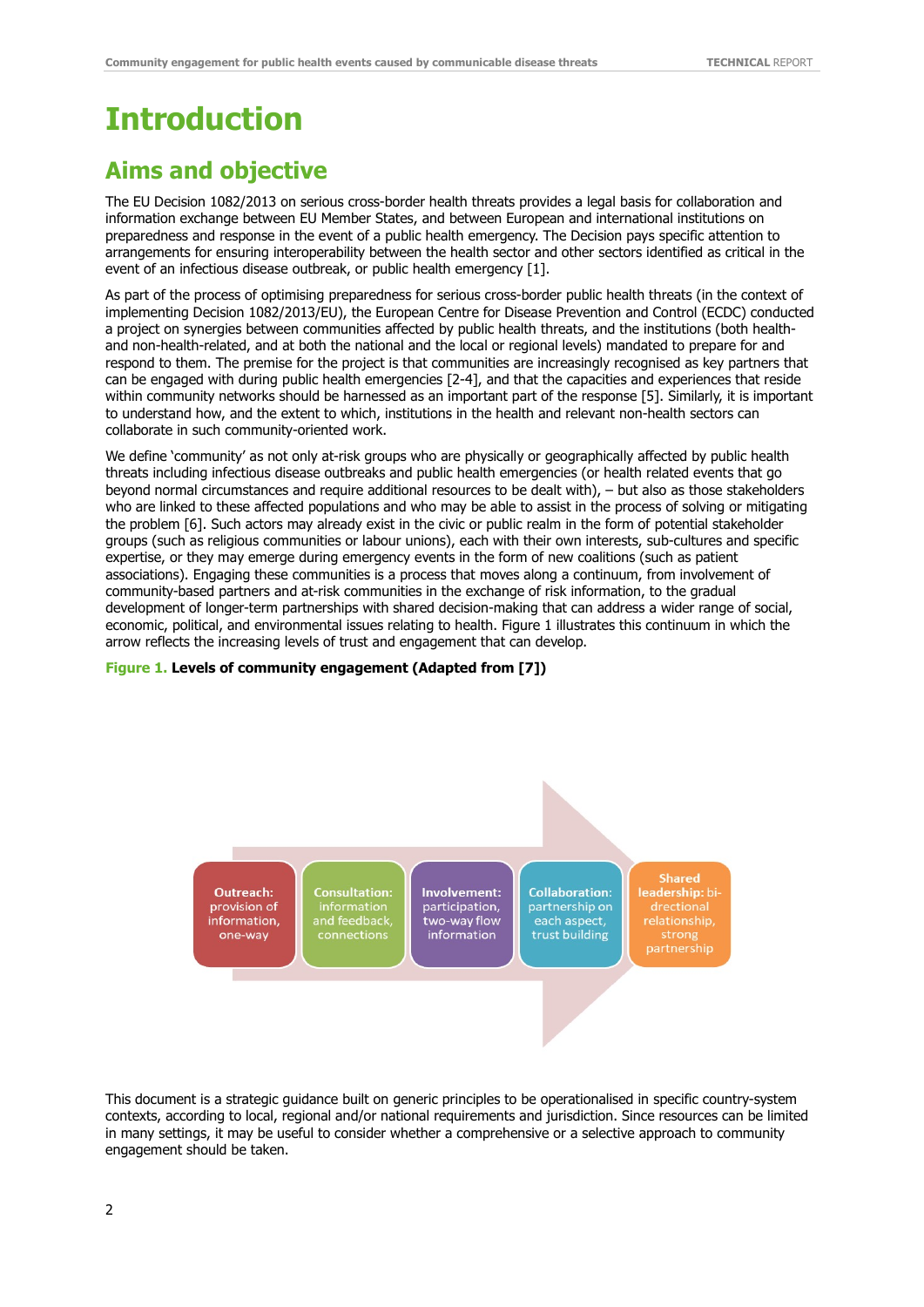This process can take into account several factors, including the potential public health impact of a given event, the level of public interest, as well as feasibility and resource issues, depending on local needs and possibilities.

This guidance document was derived from empirical data collection and analysis with a focus on public health events caused by communicable disease threats (in accordance with ECDC's mandate, aiming at communicable disease prevention and control at the EU-level) in four EU/EEA countries. However, the generic framework for action options can also be applied to other disease and geographical contexts, depending on the availability of resources. Furthermore, EU countries maintaining traditionally intense commercial relations and migratory flows with non-EU countries might consider to paying special attention to these communities of non-EU origin.

Decisions regarding levels of participation by responsible authorities both at the national and at regional/local levels depend on program objectives, contexts and other considerations, such as how much decision making an officially mandated authority is willing and able to devolve [8]. The key operational principle in community engagement is the building of trust, which is important in all phases of the preparedness cycle but has proven to be of immense value during the anticipation phase, which then leads to smooth relationships during crises, when community stakeholders can provide critical support and guidance [5].

Community engagement might require specific skills and technical expertise, for which this guidance document provides a road map of actions for consideration at the institutional level to start a process of community engagement (incl. selected reference links to other guidance documents for more in-depth detail). It includes findings and guidance points derived from:

- a literature review,
- case studies on community engagement (during tick-borne disease events in Spain (Crimean-Congo Haemorrhagic Fever, or CCHF) and the Netherlands (Tick-Borne Encephalitis, or TBE), and on outbreaks of acute gastroenteritis in Ireland (Verocytotoxin-producing Escherichia coli, or VTEC) and Iceland (norovirus))
- an expert consultation on community engagement in public health emergency situations.

The findings are organised based on a theoretical preparedness cycle that includes **anticipation, response** and **recovery** [9]. Within this theoretical preparedness cycle [10], the anticipation phase involves preparation and planning; the response (incident) phase involves management, monitoring, investigation, and intervention; and the recovery phase involves post-incident assessment and identification of lessons learned.

## <span id="page-8-0"></span>**Target audience**

This guidance is intended to provide technical support to public health authorities in Member States who initiate or expand their core community engagement capacity. All guidance points are presented as options for actions that should be considered for prioritisation, both at national and regional level. (depending on the wider context, the nature of the public health event in question, the communities affected, and the mandate of the public health authorities).

## <span id="page-8-1"></span>**Sources of evidence**

The sources of evidence for this guidance include a literature review, case studies and an expert consultation. More details on evidence is in Annex 1. In 2016 a literature review was conducted following PRISMA guidelines that identified enablers and barriers to community and institutional synergies in emergency preparedness [5, 11]. In 2017 and 2018 case studies were conducted in four EU/EEA countries: Spain, the Netherlands, Iceland and Ireland. All case studies were based on qualitative sources of evidence using a rigorous and systematic approach that incorporated the findings of the literature review including:

- document and media review
- semi-structured interviews and focus group discussions with community representatives and with a range of technical experts working at national and regional levels
- and a stakeholder mapping exercise.

Following the quality criteria of Guba and Lincoln for qualitative evidence [12], the trustworthiness of the empirical findings from the case studies was deemed sufficient for evidence-based guideline development. Based on the empirical findings of the case studies and the results of the literature review, a draft version of this guidance document was critically reviewed at an expert consultation meeting in March (27–28) 2019. Participants at this meeting included 20 international community engagement actors, technical experts, and ECDC stakeholders, including the National Focal Points for Preparedness and Response from the four countries that participated in the case studies. The consultation collected feedback on the content and preferred format of the guidance document using a systematic process that prioritised expert evidence over opinion [13].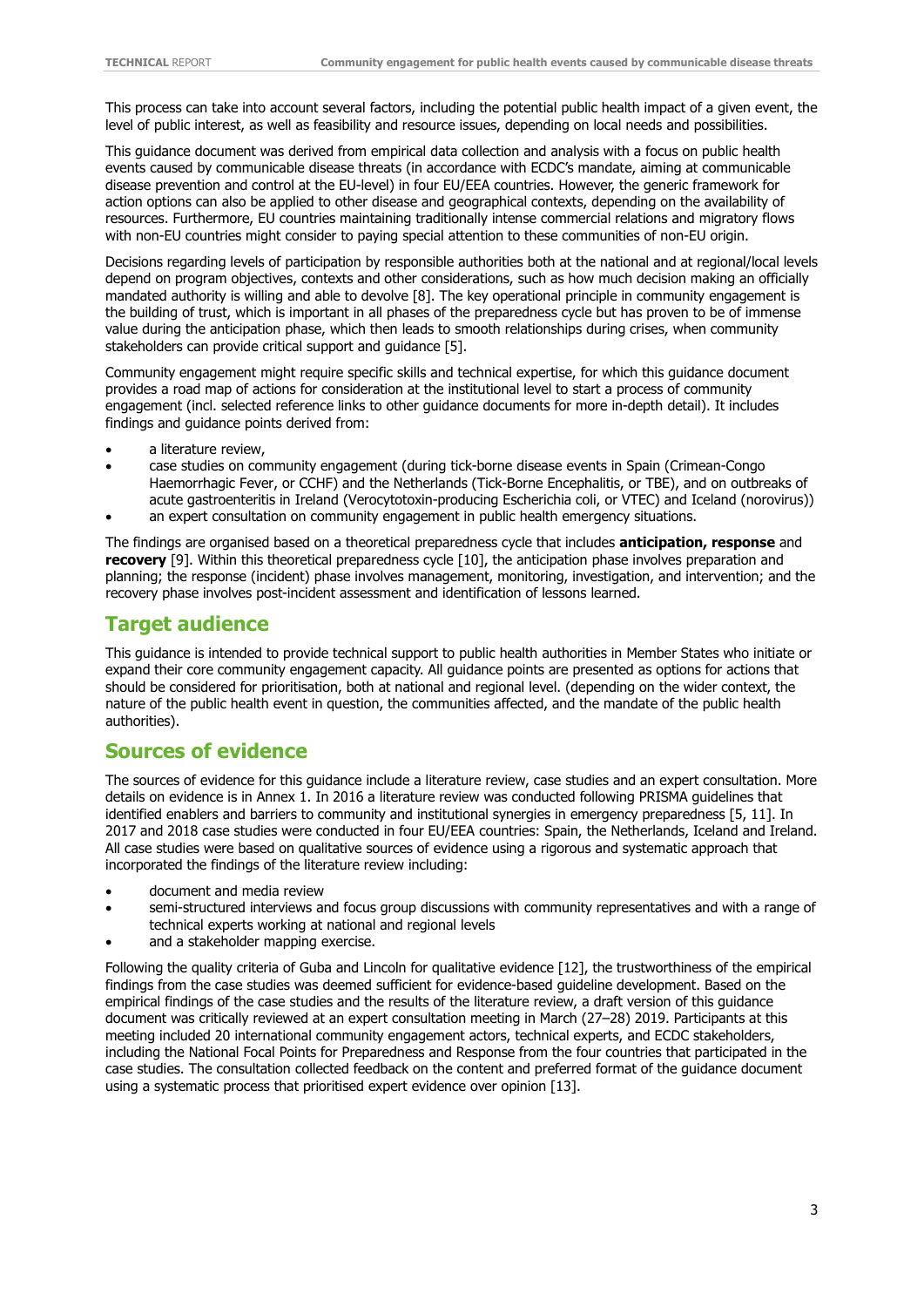# <span id="page-9-0"></span>**Guidance for community engagement**

The content of the guidance is based on sources of evidence including a literature review, case studies and an expert consultation (see Annex 2). All of the following 14 options for action were derived empirically from the field work of the case studies, informed by the findings of the literature review [5, 11], and further refined during the expert consultation.

The suggested options for action are presented within the three-stage preparedness cycle. Five of these appear in all three phases. The options for action are not presented in any perceived order of importance. Figure 2 provides an overview of the preparedness cycle with an indication of relevant options for action.

#### <span id="page-9-3"></span>**Figure 2. The guidance points according to the preparedness circle**



13. Integrate and document community engagement in evaluations processes 14. Promote community debriefing, dialogue and a culture of shared learning

## <span id="page-9-1"></span>**Options for actions relevant to all three phases of the preparedness cycle**

### <span id="page-9-2"></span>**Recognise the community as a partner**

Community members need their voices t heard in the outbreak preparedness and response process, and want to be seen by the authorities as genuine partners. Indeed, public health authorities invariably do all they can to prepare and respond in a timely and effective manner to an outbreak. In times of emergencies, community members might sometimes feel isolated from the decision-making process. Therefore, viewing the community as a partner and a resource for optimising preparedness planning, response and recovery actions is a key aspect of a fruitful collaboration. An informed, at-risk community understands the challenges to adopting effective preventive practices. Through dialogue with well-placed community representatives, areas for improvements can be identified and valuable contributions made to outbreak management during all phases of an outbreak event.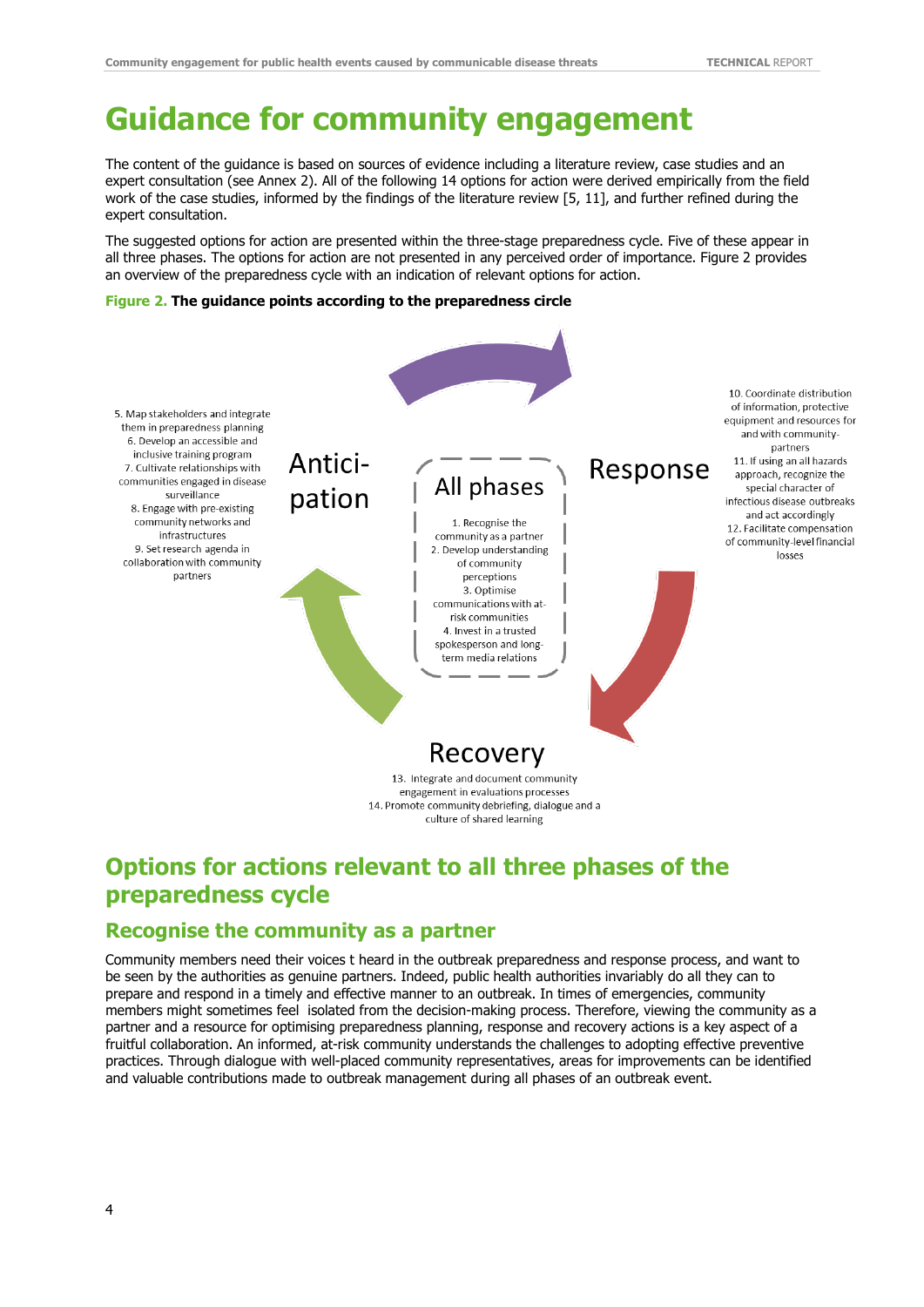For example, local or regional After Action Reviews (AARs) are an effective means to learn, listen and share experiences of community-based partners who have supported response coordination. Community partners should be heard, and this may soften emotional grievances and facilitate possible issues with financial losses for the communities. By keeping the principle of community partnership at the core, public health authorities can enable community members and groups to be recognised and to define themselves as partners who shape their own roles and identities in the process. This leads to long-term trust, which although it takes time, contributes to commitment, and building of sincere relationships, which is an essential component of any successful preparedness, response and recovery programme.

#### Options for actions

- Be willing to be open to community input:
	- − Avoid being too directive or restrictive in leadership: be willing to allow community stakeholders to take control of some processes, and be open to input on others.
	- − Examine the way public health professionals view and discuss community participation. Institutions may not always recognise the capacities of communities from the outset. Hold open and honest discussions to adapt organisational cultures when and where needed.
	- Maintain transparency and clarity on expected outcomes of the community engagement process.
	- Try to ensure availability of flexible preparedness cycle funding schemes for the population targeted, to be implemented where the community feels it is most worthwhile.
- Conduct sensitive and community-appropriate outreach:
	- Use a professional in a leadership position consistently, whom citizens can contact for information or support.
	- − Hold meetings when convenient to citizens.
	- − Consider language issues and jargon; make communication accessible and culturally sensitive.
	- − Identify priorities and needs in conjunction with the community and ensure that they are well understood and included in any preparedness cycle project.
	- To build trust and broader understanding, emergency personnel should be encouraged to participate in relevant non-emergency management community meetings, such as business continuity-related exercises, community fairs and sport events or inviting people to open house events at emergency operations centres.
- Empower communities:
	- − Help community members recognise that they have an important role to play in creating a collective support structure, and that this goal is realistic. This can be achieved by assigning formal roles to members of the community at a grassroots level (e.g. communications liaison, social media monitor).
	- − Work and train communities to engage in joint decision-making, to build enough capacity for communities to be able to use the funds held by government systems.
	- − Consider that community members often do not know how to navigate between governmental structures, which at times might be quite bureaucratic, and may need support doing this. Offer the opportunity during the anticipation phase to learn required skills and capabilities to empower community partners to effectively engage in collaborative work with the public health authorities at national and local levels.
	- − Motivate already engaged community members to develop and take on roles in peer-support structures.
	- − Provide opportunities that facilitate self-empowerment and inclusion to socially-excluded citizens.
	- − Mediate contrasting views within communities, possibly with the assistance of external expertise.
	- Set up safe forums where such tensions can be openly discussed.
- Provide feedback on successes:
	- − Focus on celebration of early successes in the initial stages to provide momentum and energy for more members to join. Share success to build communities' trust in the engagement processes and to trigger dedication to push through difficulties.
	- − Communicate to citizens how their input is being used and how it contributes to successful outcomes.
	- − Disseminate success stories internally to motivate institutions leading the response to use community input and understand its value.

#### Further information

- De Weger E, et al., Achieving successful community engagement: a rapid realist review. BMC Health Serv Res, 2018. 18(285).
- Glenn Laverack. The Role of Health Promotion in Disease Outbreaks and Health Emergencies. 2017. Societies 2017, 7, 2; doi:10.3390/soc7010002.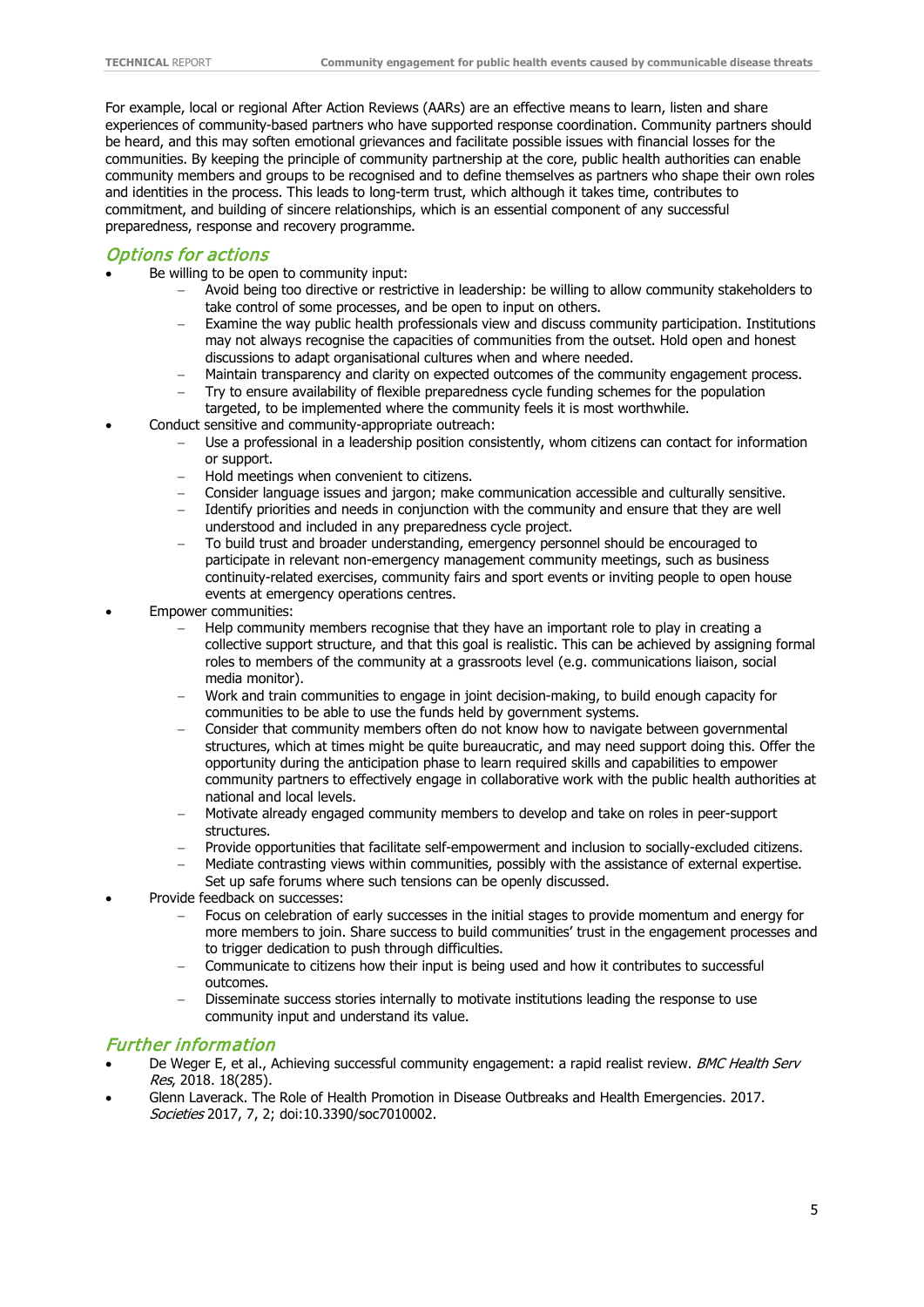## <span id="page-11-0"></span>**Develop understanding of community perceptions**

Systematic efforts are necessary to understand community perceptions of any public heath incident, including perceptions during the anticipation phase, using social media, rapid assessments, or by documenting the topics of concern raised on dedicated telephone hotlines. For example, community members may perceive that authorities do not understand them, see scientists as aloof and authoritative, or feel that short-term external aid ignores historical context of past injustices or continuing inequalities. Monitoring community perceptions enables authorities to respond to misinformation or rumours about an issue that may emerge throughout the population, but it may also allow for better understanding of the logic behind community attitudes. Efforts to improve community health literacy through this process, specifically among hard-to-reach, vulnerable and at-risk communities, could contribute significantly to outbreak prevention, response, and recovery.

#### Options for actions

- Listen 'actively' to the concerns of key stakeholders. What may seem irrelevant or even irrational from a biomedical perspective probably has logical reasoning from another point of view and may need to be addressed. Solicit the advice of cultural mediators, if needed.
- Use a diversity of means to 'listen', including media and social media surveillance, obtaining public opinion through surveys, influencers or rapid social science research.
- Develop an understanding of what community partners and citizens think and who they trust, to understand their priorities, and to ascertain through which channels to reach them.
- Determine what important information and knowledge is held by which community entities or individuals, and determine the extent to which it is shared with others.
- Understand to what extent community groups may use different language for the same issue and understand how this may hinder effective collaboration.
- Provide people with relevant information promptly, transparently, and completely to avoid rumours developing. Silence increases ambiguity and confusion, while simply denying a rumour does not eliminate ambiguity; it may even increase it. Address the rumour directly where needed, using credible spokespersons and speakers.
- When an outbreak occurs, be ready to conduct quick formative research, such as Knowledge, Action, Practice surveys (KAP), interviews or observations, if possible in collaboration with relevant community stakeholders. Determine what tools would be best to use so that you can mobilise community groups quickly, which can complement efforts by doing their own research.

#### Further information

- WHO. Culture matters: using a cultural contexts of health approach to enhance policy-making. 2017. Available at: http://www.euro.who.int/ data/assets/pdf file/0009/334269/14780 World-Health-[Organisation\\_Context-of-Health\\_TEXT-AW-WEB.pdf?ua=1](http://www.euro.who.int/__data/assets/pdf_file/0009/334269/14780_World-Health-Organisation_Context-of-Health_TEXT-AW-WEB.pdf?ua=1)
- Trotter, R.T., Needle, R.H., Goosby, E., Bates, C. and Singer, M. Methodological Model for Rapid Assessment, Response, and Evaluation: The RARE Program in Public Health. Field Methods, Vol. 13, No. 2, May 2001 137–159. Available at:
- [https://www.utsc.utoronto.ca/~kmacd/IDSC10/Readings/Readings/participatory%20methods/RARE.pdf](https://www.utsc.utoronto.ca/%7Ekmacd/IDSC10/Readings/Readings/participatory%20methods/RARE.pdf) • Pearson, R. and Kessler, S. Use of rapid assessment for evaluation by UNICEF. 1992. [https://www.researchgate.net/publication/265006400\\_32\\_Use\\_of\\_rapid\\_assessment\\_procedures\\_for\\_evalu](https://www.researchgate.net/publication/265006400_32_Use_of_rapid_assessment_procedures_for_evaluation_by_UNICEF)
- [ation\\_by\\_UNICEF](https://www.researchgate.net/publication/265006400_32_Use_of_rapid_assessment_procedures_for_evaluation_by_UNICEF) • San Francisco Bay Area Advanced Practice Center Seasonal and Pandemic Influenza Vaccination Assessment Toolkit. Available at: [http://www.cidrap.umn.edu/practice/toolkit-helps-agencies-assess-flu-vaccine-beliefs](http://www.cidrap.umn.edu/practice/toolkit-helps-agencies-assess-flu-vaccine-beliefs-and-behaviors-educate-public-and-tailor)[and-behaviors-educate-public-and-tailor](http://www.cidrap.umn.edu/practice/toolkit-helps-agencies-assess-flu-vaccine-beliefs-and-behaviors-educate-public-and-tailor)
- USAID. The KAP Survey Model (Knowledge, Attitudes, and Practices). 2011. Available at: [https://www.spring-nutrition.org/publications/tool-summaries/kap-survey-model-knowledge-attitudes-and](https://www.spring-nutrition.org/publications/tool-summaries/kap-survey-model-knowledge-attitudes-and-practices)[practices](https://www.spring-nutrition.org/publications/tool-summaries/kap-survey-model-knowledge-attitudes-and-practices)
- CDAC Network. Rumour has it: a practice guide to working with rumours. 2017. Available at: [http://www.cdacnetwork.org/contentAsset/raw-data/f8d2ede4-d09e-4dbe-b234-](http://www.cdacnetwork.org/contentAsset/raw-data/f8d2ede4-d09e-4dbe-b234-6ba58e21e0dc/attachedFile2) [6ba58e21e0dc/attachedFile2](http://www.cdacnetwork.org/contentAsset/raw-data/f8d2ede4-d09e-4dbe-b234-6ba58e21e0dc/attachedFile2)

### <span id="page-11-1"></span>**Optimise communications with at-risk communities**

To ensure that community-based actors are properly equipped to prepare for, respond to, and recover from disease outbreaks, they need to be informed about many aspects of the disease in question, as well as the response actions to it designed by the public health authorities. To this end, it is important to facilitate the production, elaboration and implementation of actions listed in guidance documents. This should ideally be done in collaboration with civil society organisations with links to at-risk communities, if appropriate.

It is also important to apply audience segmentation in risk communication as different communities may perceive a given health threat in different ways, have different health literacy levels, and be different in the way they respond to control measures that are implemented. This has implications for any risk communication strategy.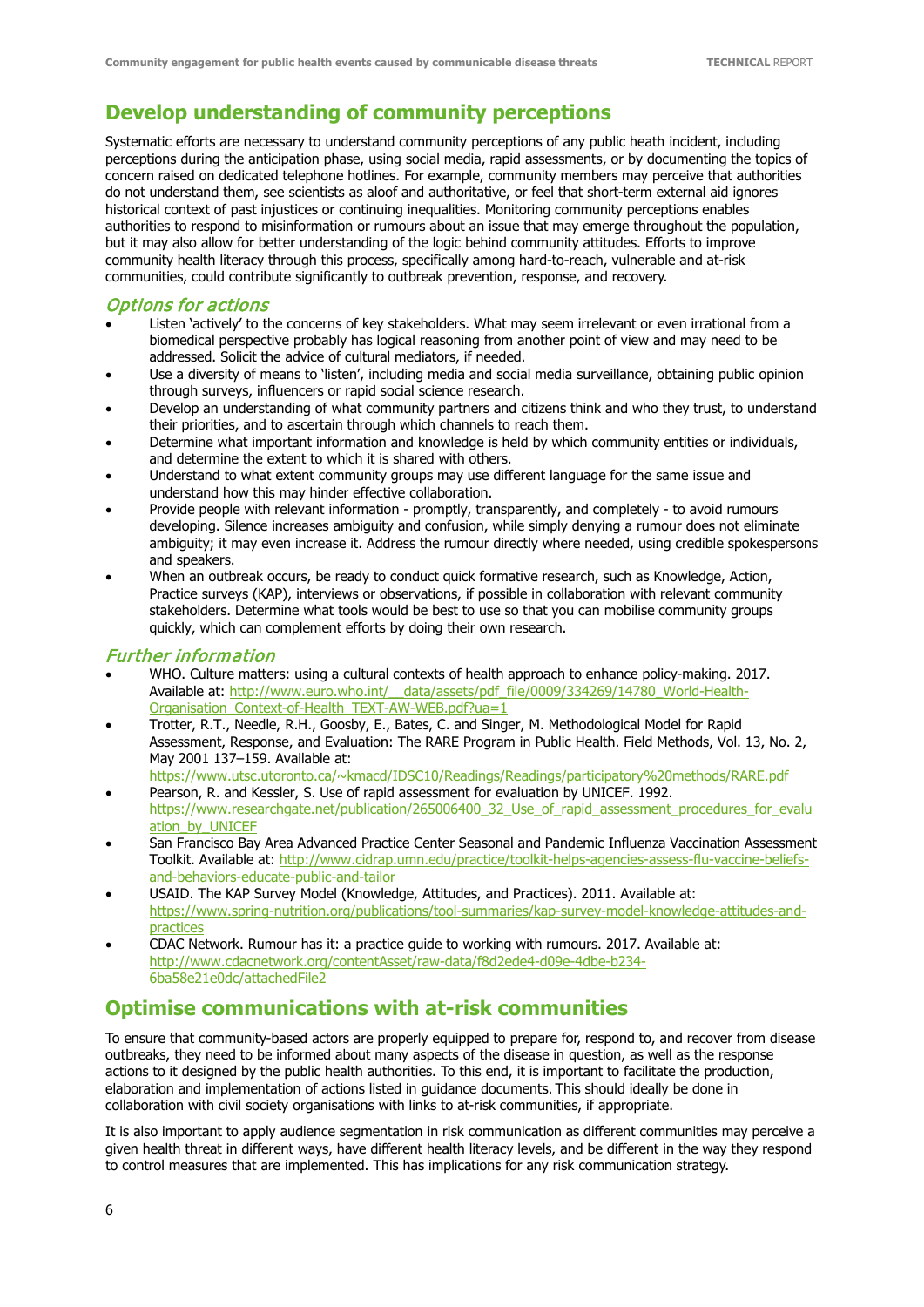Wherever such divided perceptions are found, the different populations should be targeted with different messages or languages, and possibly disseminated via different channels. For example, when considering tick-borne diseases, there might be several hard-to-reach or vulnerable populations and groups to have in mind. These include pet owners, scouting group members, children at school or day-care, garden owners, volunteers working in green areas, hikers, tourists (local or foreign) or asylum seekers who live in forested areas. These groups are often disconnected from general prevention campaigns and from regular and systematic registration, surveillance and monitoring systems.

### Options for actions

- Collaboratively develop guidance documents. Such documents could include a checklist or set of Standard Operating Procedures that indicate what communities may expect to happen over the course of an outbreak; an estimated timeframe for the outbreak; who they should contact and under what circumstances; and what other activities they may need to consider undertaking during the outbreak and the recovery period.
- Conduct outreach based on an understanding of the health literacy levels, cultural issues, socio-economic differences (e.g. rural-urban divide), or competencies and norms of the community. Always consider the ideas, concerns and expectations of the community. For example, in some communities, certain approaches to predict emergencies and disasters might be considered as taboo subjects due to, for example, religious reasons. If possible, establish ways to address such communities by using their language and translating your concerns into their worldview. Obtain the help of people who are part of such communities or cultural anthropologists to accomplish this.
- Get in touch with community leaders to reach out to the community. Know who they are and how they position themselves in accordance with your goal (by utilising the concept of a stakeholder mapping). Note that healthcare workers are both influencers and target groups.
- Be open to non-traditional outreach strategies such as those suggested by people from inside the community (e.g. organise a bicycle race that includes outreach regarding tick bites).
- Communicate clearly with the community about ongoing processes during each of the different phases of an outbreak or event. For example, provide updates on investigations, even if results are not yet conclusive. Trust is a vital factor in communication. Giving more information rather than less tends to improve adherence to a public health strategy, while also building trust in a community.
- Adjust communication strategies according to the preparedness and response cycle: certain communication methods that are effective during the anticipation phase, for example, may not be effective in response. While in preparedness mode, community partners can lead communication efforts, during emergencies the responsibility and lead for communication should fall on the responsible public health authorities.
- Involve social scientific expertise in the development of messages, and pilot these messages in small groups before rolling out to the larger population.
- Think about approaches to integrate information dissemination through existing community services, e.g. agricultural extension services to deliver information to farmers.
- Ensure that operational personnel and technical experts receive all the relevant information as soon as it is obtained and validated so they can respond to questions from community partners or members.
- Be aware that information collected from surveys, focus groups and interviews is sometimes stored, but not analysed or shared, due to time or capacity limitations. As a result, valuable information may be lost, but also community expectations of being heard may be missed, which can break trust. If possible, enlist volunteers' help to support further analysis. This can include community members, if confidentiality rules are adhered to.
- Develop a multi-method approach to sending emergency messages, as not all households will have access to all forms of media, and language issues and disabilities may be of concern. Mainstream television could broadcast alerts that contain visual images to increase awareness of any changes to the environment. Word of mouth communication can be combined with visual information as a reinforcement.
- Consider disaster awareness and preparedness training for interpreters, bilingual staff, and people with sensory impairments.

#### Further information

- ECDC. Joint ECDC/EUPHA meeting on health communication for innovation in the EU: a focus on communicable diseases. 2009. Available at[:https://ecdc.europa.eu/en/publications-data/joint-ecdceupha](https://ecdc.europa.eu/en/publications-data/joint-ecdceupha-meeting-health-communication-innovation-eu-focus-communicable)[meeting-health-communication-innovation-eu-focus-communicable](https://ecdc.europa.eu/en/publications-data/joint-ecdceupha-meeting-health-communication-innovation-eu-focus-communicable)
- Infanti J, Sixsmith J, Barry MM, Núñez-Córdoba J, Oroviogoicoechea-Ortega C, Guillén-Grima F. A literature review on effective risk communication for the prevention and control of communicable diseases in Europe. Stockholm: ECDC; 2013. Available at:
- [https://ecdc.europa.eu/sites/portal/files/media/en/publications/Publications/risk-communication-literary](https://ecdc.europa.eu/sites/portal/files/media/en/publications/Publications/risk-communication-literary-review-jan-2013.pdf)[review-jan-2013.pdf](https://ecdc.europa.eu/sites/portal/files/media/en/publications/Publications/risk-communication-literary-review-jan-2013.pdf)
- WHO. Outbreak communication guidelines. 2005. Available at: [http://www.vaccineresources.org/files/WHO\\_Outbreak\\_Communication\\_Guidelines.pdf](http://www.vaccineresources.org/files/WHO_Outbreak_Communication_Guidelines.pdf)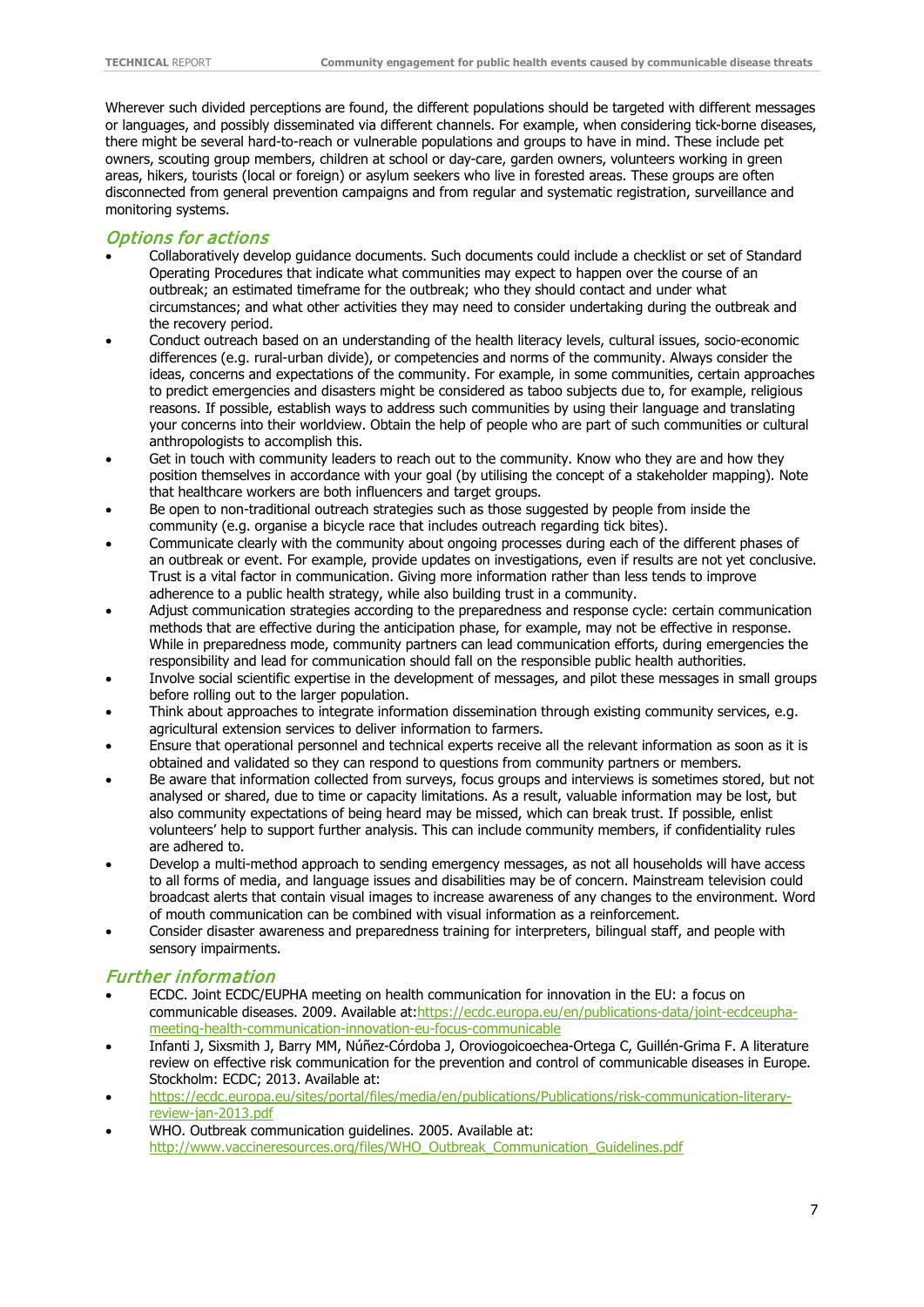- WHO. Emergency risk communication (ERC) 5-step capacity-building package. 2017. Available at: http://www.euro.who.int/en/health-topics/emergencies/international-health-regulations/emergency-riskcommunications/emergency-risk-communications-tools/national-health-emergency-risk-communicationtraining-package
- WHO. Outbreak communication: Best practices for communicating with the public during an outbreak. Report of the WHO Expert Consultation on Outbreak Communications held in Singapore, 21–23 September 2004. Available at: [https://www.afro.who.int/sites/default/files/2017-06/outbreak\\_com\\_best\\_practices.pdf](https://www.afro.who.int/sites/default/files/2017-06/outbreak_com_best_practices.pdf)
- Kirk Sell, T. When the Next Disease Strikes: How To Communicate (and How Not To). Health Secur. 2017 Feb 1; 15(1): 28-30. Available at:<https://www.ncbi.nlm.nih.gov/pmc/articles/PMC5314985/>
- Communicating with the Public About Health Risks. Health Protection Scotland Guidance and Guideline. 2013. Available at: [https://www.hps.scot.nhs.uk/web-resources-container/communicating-with-the-public](https://www.hps.scot.nhs.uk/web-resources-container/communicating-with-the-public-about-health-risks/)[about-health-risks/](https://www.hps.scot.nhs.uk/web-resources-container/communicating-with-the-public-about-health-risks/)
- CDC. CERC: Social Media and Mobile Media Devices. 2014. https://emergency.cdc.gov/cerc/ppt/CERC\_Social Media and Mobile Media Devices.pdf

## <span id="page-13-0"></span>**Invest in a trusted spokesperson and long-term media relations**

To ensure that communities are properly equipped to prepare for, respond to, and recover from an outbreak, people need to be informed about many aspects of the disease in question, as well as the response to it. It is therefore important to provide authoritative health information to the community through a consistent spokesperson who is trusted by the different sectors, community partners and the general public, and who can become the 'public face' of the official public health response. In addition, it is important to build trusting relationships with journalists outside of emergency situations as this could benefit both sides. Journalists can be important sources of information for what is going on in the community, while also disseminating key information to at-risk populations. This, however, requires transparency on the side of public health institutions.

#### Options for actions

- Develop a trained cadre and retention strategy for trusted spokespersons, including back-up staffing.
- Ensure communication guidelines are in place.
- Be timely and accurate.
- Identify influential media, including traditional media (international, national and local) or bloggers/free lancers.
- Include key media people in risk assessments and train them on public health issues beforehand, so when there is an event they already have an understanding of how a situation may develop and how authorities plan to be handle it.
- Coordinate to ensure that there is one voice reaching actors involved providing a clear message and disseminating agreed talking points. Make sure journalists know who the key people are so that they can reach out to them when needed.
- Think about which channels to use to disseminate complex information.
- Beware of information vacuums in which rumours can develop; attempt to have regular updates, even when there is no real news. When using social media, it is important to update information flows regularly.
- Prepare contingency plans for the press offices of local (provincial/ municipal) health authorities who may need support in responding to high volumes of press interest in the event of a serious outbreak.
- Translate your messages to other language(s) to facilitate international media, if needed.
- Collect and regularly review the published information in the press to observe accuracy and any needs for providing complementary information. Bring key actors together to reflect together on what is happening. Acknowledge owners of communication messages and allow them to take a lead (if appropriate) or at least being part of the team working on information dissemination.
- Identify when the incident is over, have a final meeting with the regional epidemic response team, and draft a press release to make this explicit.

#### Further information

- ECDC. A literature review of trust and reputation management in communicable disease public health. 2011. Available at: [https://ecdc.europa.eu/en/publications-data/literature-review-trust-and-reputation](https://ecdc.europa.eu/en/publications-data/literature-review-trust-and-reputation-management-communicable-disease-public)[management-communicable-disease-public](https://ecdc.europa.eu/en/publications-data/literature-review-trust-and-reputation-management-communicable-disease-public)
- WHO. Effective Media Communications during Public Health Emergencies: A WHO Handbook. 2005. Available at: [http://www.who.int/csr/resources/publications/WHO\\_CDS\\_2005\\_31/en/](http://www.who.int/csr/resources/publications/WHO_CDS_2005_31/en/)
- CDC. CERC: Working with the media guide. 2014. Available at: [https://emergency.cdc.gov/cerc/ppt/CERC\\_Working\\_with\\_the\\_Media.pdf](https://emergency.cdc.gov/cerc/ppt/CERC_Working_with_the_Media.pdf)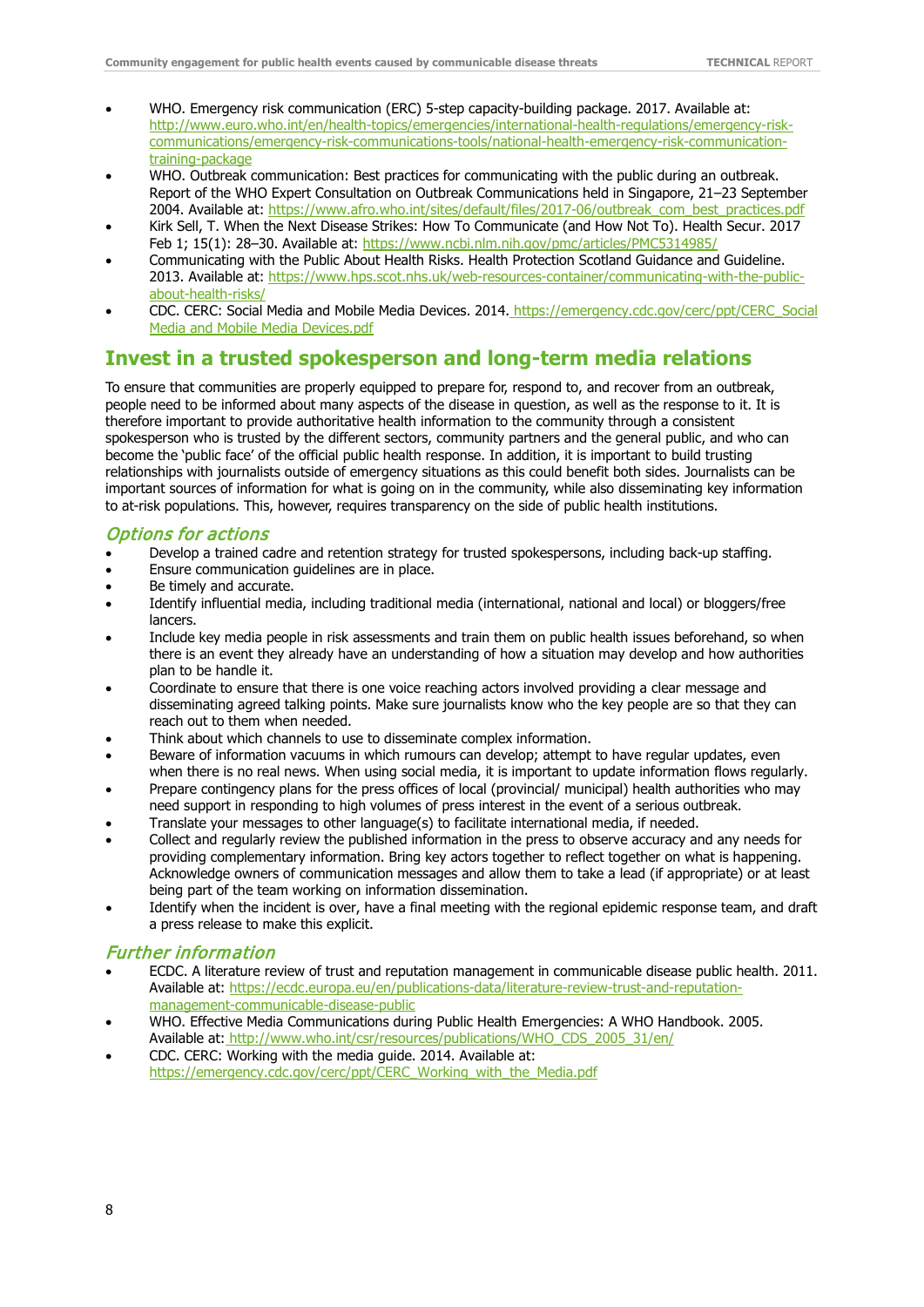## <span id="page-14-0"></span>**Anticipation phase**

## <span id="page-14-1"></span>**Map stakeholders and integrate them into preparedness planning**

Collaboration during an infectious disease outbreak between communities and authorities is more likely if community members have been actively engaged and given ownership in the development of preparedness plans during the anticipation (pre-incident) phase. Early mapping and participation by a representative cross-section of stakeholders, including representatives of at-risk and vulnerable or hard-to-reach populations is therefore desirable. This increases ownership and 'buy-in' on behalf of community partners, and facilitates collaboration and adoption of needed practices, behaviours or technologies, as well as the inclusion of newly-emerging relevant community partners.

As during an infectious disease outbreak, each stakeholder manages their own environment and works with their own networks. Working together during the anticipation phase to clarify roles would facilitate a smooth and coordinated response. A stakeholder analysis is needed to identify key partners as during an outbreak, one organisation cannot accomplish everything itself, and instead a network of organisations may need to collaborate to reach the common goal to successfully contain health threats.

Involvement of community-based actors in such networks is also important to identify and address issues with a longer-term perspective - e.g. psycho-social care, etc. These aspects of public health tend to be more social and less operational, but they directly address community-level needs and priorities. Furthermore, a multi-sectoral approach (such as One Health – recognising the interconnectedness of human and animal health as well as env[i](#page-14-2)ronmental factors') needs to be used to map out linkages between the various stakeholders and their associated community-based partners.

The activities in anticipation phase include:

**Risk ranking:** Risk ranking is an initial step in strategic public health planning, with the key objective being the prioritisation of preparedness activities. There is value in the risk-ranking process itself because it brings together stakeholders and practitioners from diverse fields to promote interdisciplinary working. However, inclusion of community-based partners could be considered as well, because participation makes the process more democratic, lends legitimacy, educates and empowers the affected communities, and generally leads to decisions that are more accepted by the community. Affected community members can contribute essential community-based knowledge, information, and insight that is often lacking in expert-driven processes, while also assisting in dealing with perceptions of risk and educating their network about different types and degrees of risk. For example, surveys of community partners could be used to identify criteria for ranking, or to provide weights to ranking criteria, thereby contributing 'lay' input into the expert process.

**Stakeholder and resource mapping:** Based on the risk ranking outcomes, conduct a comprehensive mapping of community-based stakeholders, including those representing vulnerable/hard-to-reach and at-risk populations (see an example in Annex 2). Community-based stakeholders are entities (organisations, platforms, networks, or groups) that could have some form of influence on preparedness planning response and recovery, because they have something to gain or lose through the outcomes of these planning processes or projects. The mapping process includes identifying the stakeholders, differentiating between or categorising stakeholders, and analysing relationships between stakeholders. In addition, gathering information on available resources and competences held by these stakeholders, as well as their logistical and knowledge gaps, and training needs should be considered.

**Stakeholder verification and adjustment:** The list of stakeholders will never be exhaustive or comprehensive and will also remain dynamic. Some groups are very heterogeneous, such as hikers, while others are more defined. As a result, stakeholder mapping needs to be ongoing, recognising these dynamics. Regular consultation is needed to identify stakeholders and verify the mapping for each specific public health threat caused by the communicable disease

**Facilitate access to information for contact tracing and reaching vulnerable/hard-to-reach risk groups:** Focus on the identification of vulnerable/hard-to-reach/at-risk populations. Stimulate a sense of shared responsibility between public health authorities and community actors regarding exchange of information on vulnerable, hard-to-reach or at-risk groups in anticipation of a given health threat, thereby facilitating contacttracing and follow-up as necessary. The EU's General Data Protection Regulation should of course be taken fully into consideration in any such effort.

<span id="page-14-2"></span><sup>&</sup>lt;sup>i</sup> See, for example[: https://ec.europa.eu/health/amr/sites/amr/files/amr\\_action\\_plan\\_2017\\_en.pdf](https://ec.europa.eu/health/amr/sites/amr/files/amr_action_plan_2017_en.pdf)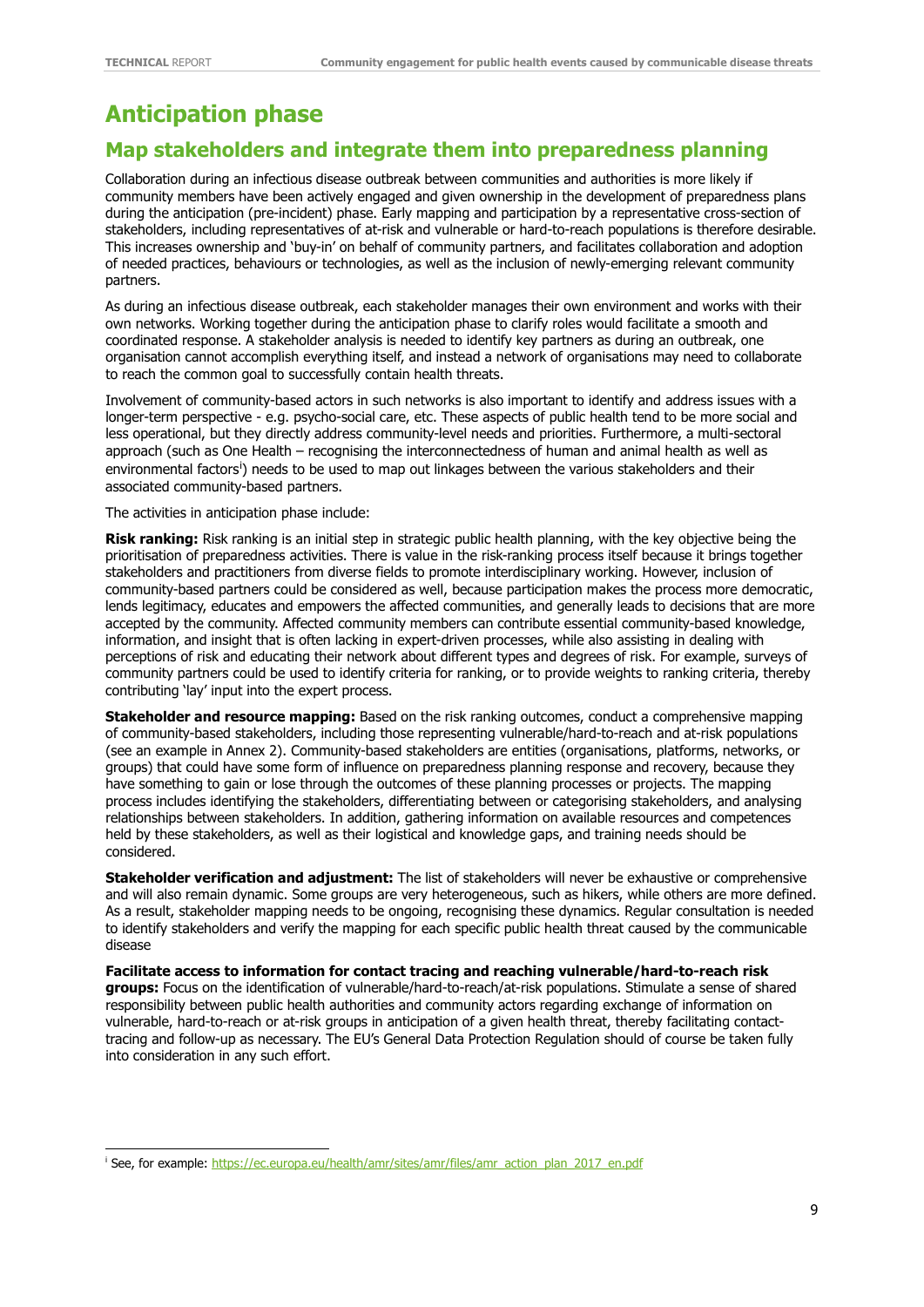During a public health event, however, public authorities lead activities on the contact tracing and exchange of information between concerned individuals and other relevant cross-sectorial institutions without further devolution of responsibility to community-based actors. When conducting contact tracing to potentially exposed individuals and performing follow-up actions, protocols should be sufficiently flexible to consider differences in community characteristics.

#### **Early integration of community-based stakeholders in preparedness planning for outbreak response**:

Include community stakeholders from the beginning of the process to elaborate preparedness planning (either generic or specific). When there is a need to adapt a generic plan, stakeholder mapping should be conducted again as soon as possible to reflect on and adapt the plan to a specific emergency incident and to include newly emerging community-partners. Early inclusion motivates ownership already in the planning process, prompt engagement and collaboration in the emergency phase, including volunteering practices and building long-term trust. It is equally important to be involved in the process for developing a plan, to have a finalised plan and to be part of its implementation.

Working together in the planning process stimulates the sense of belonging to a wide community and having ownership of planned activities. Therefore, it is important for public health authorities to think about how to communicate with the community and, facilitate the common understanding on what to do if emergencies develop. Risk and impact analyses as well as contingency planning should be combined with training and awareness raising. Including long-term recovery initiatives in the preparedness plans could further motivate community members to be engaged, as these aspects are closely related to social concerns and community needs.

#### Options for actions

- Consider participation of key community-based partners in risk ranking:
	- Make sure community-based partners involved in risk ranking have the knowledge to understand the technical issues and access necessary documents.
	- Engage stakeholders in the classification and categorisation process. Try to include people across sectors. Carefully balance the harm of exclusion and the benefits of inclusion of community-based actors who do not primarily serve public health but may have interests at stake, such as for-profit actors. Make note of new groups—previously not considered a 'community' or 'network'—that may emerge in the incident phase and include them in subsequent mapping or debriefing.
	- − Repeat risk-ranking exercises at regular intervals given the rapidly changing public health landscape. The choice of methodology should reflect the purpose of the risk-ranking exercise.
- Conduct stakeholder and resource mapping:
	- Determine the right person to contact relevant stakeholder groups. In some contexts, someone at the national level may not easily know regional groups.
	- − Conduct the mapping collaboratively. This can be done either by taking the lead in the development and sharing of a first draft to community stakeholders for further feedback and input, or - and this is the preferred option for developing stronger ownership - by developing community initiatives in which community partners drive the mapping processes that could be accepted and signed off by government.
- Ensure ongoing stakeholder mapping verification and adjustment
	- Make verification and adjustment a regular agenda item at preparedness, incident and recovery meetings by asking with whom stakeholders worked in the past or with whom they would work in the future during an outbreak. It is also important to establish which are, from their point of view, the most trustworthy sources of information.
- Solicit the support of community partners to create registers for contact tracing and vulnerable/at riskgroups:
	- − When creating registers together, monitor individual rights to privacy. Adhere to legal restrictions, yet also maintain an ethic incorporating a do-no-harm principle. This means a careful balancing of public health needs and individual rights.
	- − Establish legal rights to data sharing.
	- Facilitate ways to support obtaining funding by community-based organisations who focus on vulnerable populations.
- Integrate community-based stakeholders early in preparedness planning:
	- Try to ensure that sufficient resources are dedicated to the coordination of community involvement throughout the process.
	- Take community risk perceptions and anxieties into explicit consideration when developing emergency preparedness strategies, and provide ample feedback to community partners about reasons why decisions are made.
	- − Ensure that stakeholders from different sectors are facilitated to work together.
	- Develop a protocol in advance of any zoonotic public health incident that includes provisional agreements with all relevant sectors for establishing a 'One-Health' crisis committee.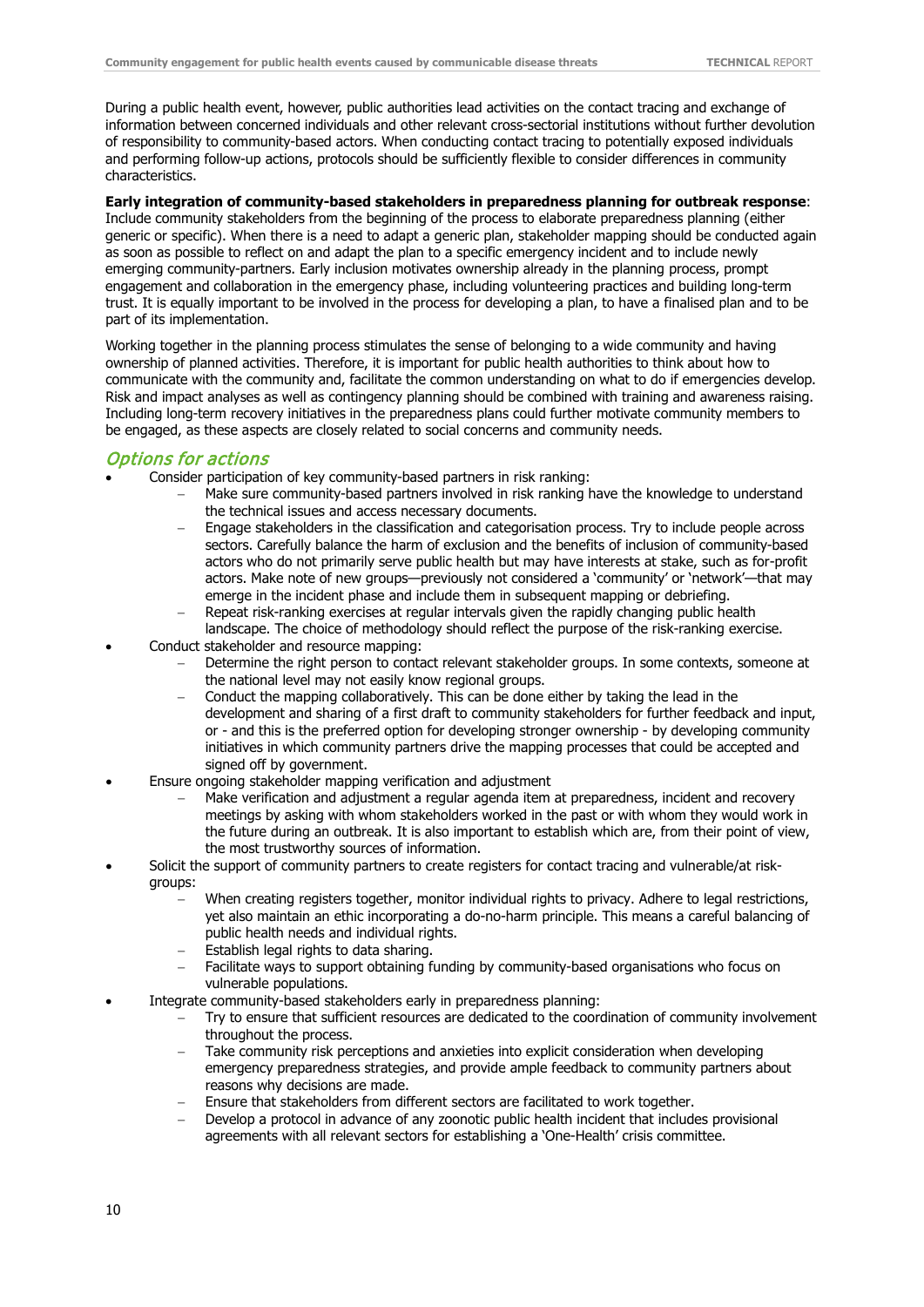- − Conduct briefings with stakeholder groups, discuss what has been learnt from previous outbreaks and what may be needed for stakeholders to support the response and the broader community.
- Be aware that relevant groups of individuals may be left out of community meetings, for example, due to long distance for travel or a lack of childcare. Also, some existing preparedness procedures only relate specifically to those directly in the vicinity, such as workers, and not the wider public.
- − Include vulnerable populations, such as communities with sensory impairments, in preparedness activities to understand their needs better.

#### Further reading

- ECDC. ECDC tool for the prioritisation of infectious disease threats. 2017. Available at: <https://ecdc.europa.eu/en/publications-data/ecdc-tool-prioritisation-infectious-disease-threats>
- National Research Council. Community Involvement. In: A Risk-Management Strategy for PCB-Contaminated Sediments. 2001. Available at:<https://www.nap.edu/read/10041/chapter/6>
- Overseas Development Institute. Planning Tools: Stakeholder Analysis Toolkits. 2009. Available at: <https://www.odi.org/publications/5257-stakeholder-analysis>
- WHO. Sample Stakeholder Mapping Grid. 2018. Available at:
- <https://www.who.int/reproductivehealth/stakeholder-mapping-tool.pdf>
- NHS Improvement. Stakeholder analysis Online library of Quality, Service Improvement and Redesign tools. 2018. Available at: <https://improvement.nhs.uk/documents/2169/stakeholder-analysis.pdf>
- M.S. Reed & R. Curzon, Stakeholder mapping for the governance of biosecurity: a literature review. Journal of Integrative Environmental Sciences Volume 12, 2015 - Issue 1. Available at: <https://www.tandfonline.com/doi/full/10.1080/1943815X.2014.975723>
- European Commission. 2018 reform of EU data protection rules. 2018. Available at: [https://ec.europa.eu/commission/priorities/justice-and-fundamental-rights/data-protection/2018-reform-eu](https://ec.europa.eu/commission/priorities/justice-and-fundamental-rights/data-protection/2018-reform-eu-data-protection-rules_en)[data-protection-rules\\_en](https://ec.europa.eu/commission/priorities/justice-and-fundamental-rights/data-protection/2018-reform-eu-data-protection-rules_en)

## <span id="page-16-0"></span>**Develop an accessible and inclusive preparedness and response training program**

Community-based actors – identified based on their specific leadership qualities, capacities or personal skills and experience – need to be included in training and development of response training materials. Training could be conducted on a routine basis, but also as refresher courses. Health workers also need to be well-informed to provide consistent advice to the community. Regional authorities and community-based volunteers need easy access to training materials and guidance on any type of infection prevention and control measures, such as personal protective equipment (PPE), cough and hand hygiene, routes of transmission, etc. Training could include publicly available video-based instructions on using PPE, landscape management suggestions to reduce the presence of ticks, or lists of competent (or certified) parties who can clean premises that may have been contaminated during an outbreak of gastroenteritis. The need for simulation exercises (SIMEX) is more acute when there is little historical experience with outbreaks. Simulation exercises need to include a community engagement component and community level response partners. Training on the role of community stakeholders when there is more than one incident at the same time should also be considered.

#### Options for actions

- Identify which knowledge and skills are lacking through a training needs assessment, including consultation of previous after-action reviews and experienced experts.
- Identify and support community-based initiatives that are relevant to training needs.
- Explore internal and community-based capacity for conducting training, and develop lists of trainers and people to contact for training needs.
- Consider having community members participate in training development, to facilitate inclusion of issues that are of community concern, including during simulation exercises.
- Decide what type of training is needed and how community engagement concerns are included in the training or simulation exercise.
- Include multi-sectoral partners in training and simulation exercises to develop awareness of the value and dependencies across sectors.
- Decide if the training is highly recommended for community partners for them to take on certain roles in preparedness and response.
- Think about how to reward and acknowledge training participation, e.g. if credits or certificates can be given.
- Develop and conduct an evaluation of the training or exercise. Consider whether and how to include community actors in the evaluation process, as well as the possibility of conducting a longer-term follow-up to assess impacts.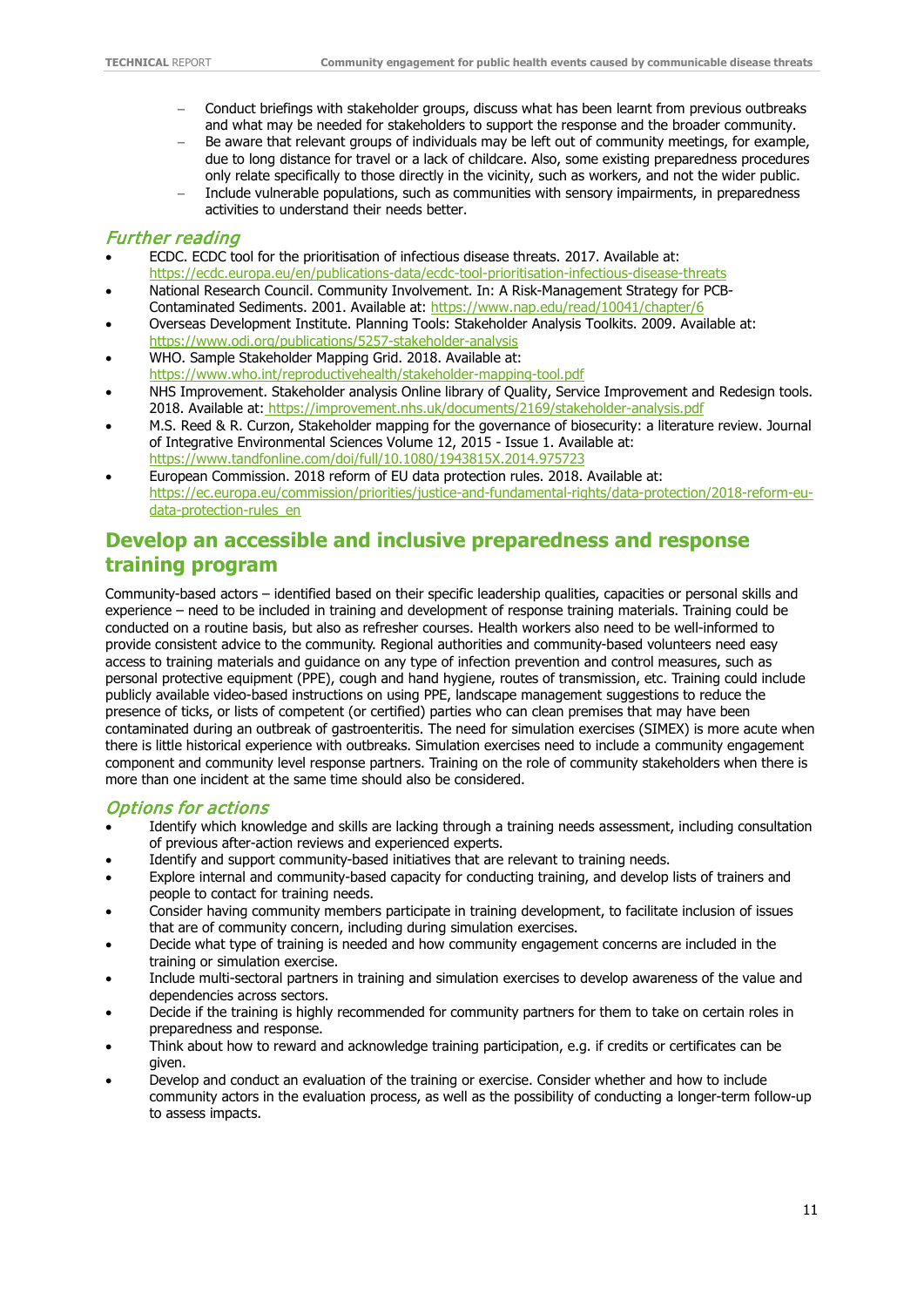#### Further reading

- ECDC. Training on infection control in the EU/EEA. 2015. Available at: <https://ecdc.europa.eu/en/publications-data/training-infection-control-eueea>
- WHO. Infection prevention and control Evidence, guidelines and publications. 2019. Available at: <https://www.who.int/infection-prevention/publications/en/>

## <span id="page-17-0"></span>**Cultivate relationships with communities engaged in disease surveillance**

Community engagement in disease surveillance has a long history, and it has proven to be critically important in disease outbreak detection in some settings. For example, zoonotic researchers often work in close collaboration with a host of partners from parks, nature reserves and agriculture (e.g. land owners, estate managers, hunters, herders). Citizen science initiatives which are explicitly focused on obtaining surveillance and research data through public participation are also excellent mechanisms for even broader collaboration, and, when in the form of online platforms (e.g. the Dutch online `Tick Radar'"), can also provide the added benefit of disseminating risk communication messages. It is, however, important to provide community actors who contribute relevant data or information for surveillance and other preparedness activities with feedback about coordination, response activities, and any relevant decisions that are made based on the data. People tend to be more collaborative with authorities if they receive regular updates on the usage(s) of the datasets to which they are contributing.

#### Options for actions

- Identify and engage actors who may collect data, e.g. through citizen's science projects or passive data collection systems. Identify and promote community initiatives.
- Develop a mechanism for data sharing. Consider who owns the data if collection is supported by private actors.
- Think about how data can be standardised across platforms and classifications.
- Be sure to comply with regulations regarding privacy and confidentiality, including issues of secure data storage.
- Identify actors who can help with contact tracing.
- Consider options to provide resource support for analysis of data to which community partners contributed, if applicable.
- Develop mechanisms to provide feedback about data collection and analysis back to the community actors, particularly to those who directly contributed.

#### Further reading

- European Citizens Science Association. A collection of Citizen Science guidelines and publications. 2017. Available at:<https://ecsa.citizen-science.net/blog/collection-citizen-science-guidelines-and-publications>
- Wageningen University. Tekenradar.nl (Tick radar). 2019. Available at: <https://www.wur.nl/en/show/Tekenradar.nl-Tick-radar.htm>
- Den Broeder L, Devilee J, Van Oers H, Schuit AJ, Wagemakers A. Citizen Science for public health. Health Promot Int. 2016, 33(3):505–514.<https://doi.org/10.1093/heapro/daw086>

### <span id="page-17-1"></span>**Engage with pre-existing community networks and infrastructures**

Engage with pre-existing community networks and infrastructures, in particular well-connected stakeholders ('social brokers') who can link different community groups that would otherwise remain disconnected. These groups can anticipate training needs, anticipate where aid is required, and they may have networks of experienced or even pre-vetted volunteers. For example, as a group that requires legal authorisation, hunters are well organised and can be quite easily reached with information about zoonotic diseases through their various federations and clubs. Hunting schools provide information on how to take care of hunting dogs, and they also have social media groups where they keep themselves well informed and connected. Similarly, farmers are in principle easily reached via the veterinarians with whom they work on a routine basis, so the possibility exists to inform them through this channel. Pre-existing networks of disease-specific community actors can also be used for other, closely-related diseases (e.g. Lyme networks for tick-borne encephalitis), but it is important that such disease-specific community actors are informed of the different risk profiles of these closely-related diseases, particularly regarding any differences in transmission risk and disease virulence.

<span id="page-17-2"></span>ii The 'Tick-radar' [\(https://www.tekenradar.nl/\)](https://www.tekenradar.nl/) enables people bitten by ticks to register their location, contact information, and, if relevant for pending research, to send in their ticks.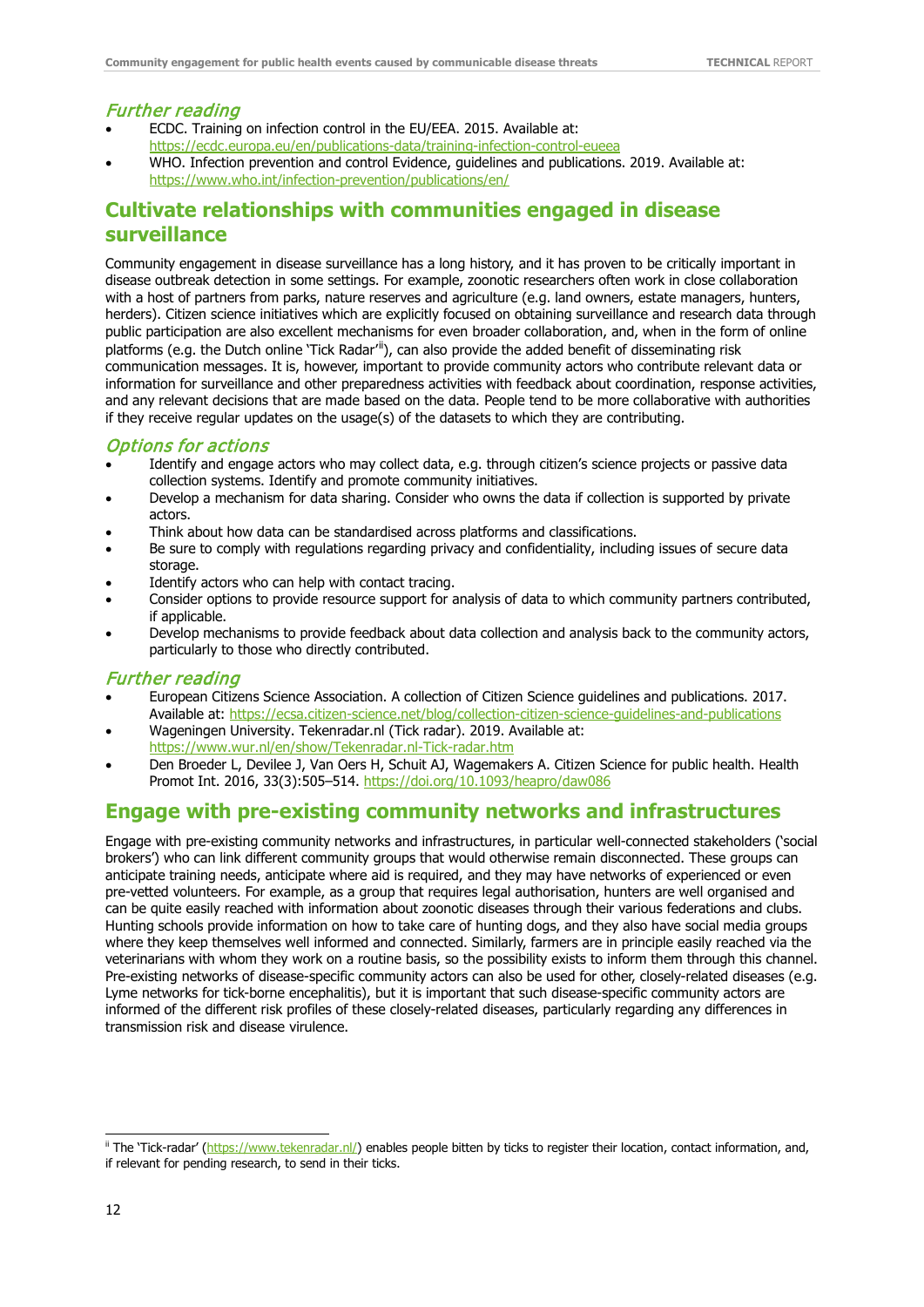### Options for actions

- Identify and engage with community-based networks who have valuable resources and leadership roles, particularly those who link different groups of people who would otherwise remain disconnected ('social brokers'). Promote shared leadership and ownership of processes.
- Develop agreements on how valuable community resources (e.g. transportation equipment) could be mobilised in case of a disease outbreak.
- Set up a community coordinating group that promotes joint planning for emergency preparedness, mutual aid and resource sharing, information sharing and joint education and training.
- Raise awareness among public health experts about the importance of respecting the diversity of views which could be present in the community settings regarding the potentially applicable methods and approaches to achieve the same goal.
- Document what has worked well in an AARs and ask community input regarding lessons learned.
- Recognize that some community groups may only emerge because of an emergency event, and they not see themselves as a cohesive group before this event.
- Be clear on what is expected of people and their roles. Expect changes in roles and expectations throughout the preparedness and incident process.
- Engage with the private sector as an opportunity to promote public preparedness and show them the benefit in supporting public needs.
- Maintain engagement with commercial enterprises that can contribute to emergency preparedness and response measures, and at the same time be aware of the potential risk of conflict of interest and the need to prevent or manage that. This can help make use of for-profit networks for public benefit. Not engaging with key private parties may lead to inaccurate or non-productive dissemination of information and ideas in the public realm.
- Because many healthcare workers work in both the public and private sectors, this can cause issues if information or resources are only provided to the public sector.
- Think about audience segmentation: not every network should be approached using the same language, ideas, etc.
- Be aware that emergency preparedness is not the highest priority at community level. Avoid over-reliance on community actors to prioritise emergency preparedness over what may be perceived locally as more pressing issues.

#### Further Information

• Center for Community Health and Development at the University of Kansas. 8. Increasing Participation and Membership. Community Tool Box. 2019. Available at: [https://ctb.ku.edu/en/increasing-participation-and](https://ctb.ku.edu/en/increasing-participation-and-membership)[membership](https://ctb.ku.edu/en/increasing-participation-and-membership)

## <span id="page-18-0"></span>**Set research agenda in collaboration with community partners**

Conducting scientific or operational research on diseases with outbreak potential may bring about significant reductions in the burden of control measures among affected communities while also facilitating more targeted public health approaches. Decision-making regarding the desired topic of research depends on both the epidemiological and social contexts, and this varies between Member States. Some research topics may have lower epidemiological priority, yet they could bring about substantial community benefits, and vice versa. Setting the research agenda in collaboration with community partners, e.g. by including them in proposal development, has the advantage of attaining a more careful weighing of social and epidemiological priorities by seeking synergies and building on mutual understanding. Further, it facilitates the development of citizen-science initiatives.

#### Options for actions

- Recognise and continuously emphasise objectives of research initiatives, and throughout multi-stakeholder consultation enhance the opportunities to make these objectives shared and achievable.
- Focus on producing an agreement that could meet the underlying concerns of all stakeholders: aim to negotiate win-win compromises regarding the funding of research with medical versus societal (including civic, economic, agricultural or other) priorities.
- Focus on trust building by being transparent regarding public health political agendas or goals.
- Conduct advocacy activities and lobby with relevant funding agencies together with community-based partners. Funding for research would most likely come from national research councils or from international sources such as the EU, but possibly also from private foundations.

#### Further information

- Center for Community Health and Development at the University of Kansas. 14. Applying for Grants. Community Tool Box. 2019. Available at:<https://ctb.ku.edu/en/applying-for-grants>
- Glasbergen P. The green polder model: institutionalizing multi-stakeholder processes in strategic environmental decision-making. Eur Environ 2002;12(6):303-315.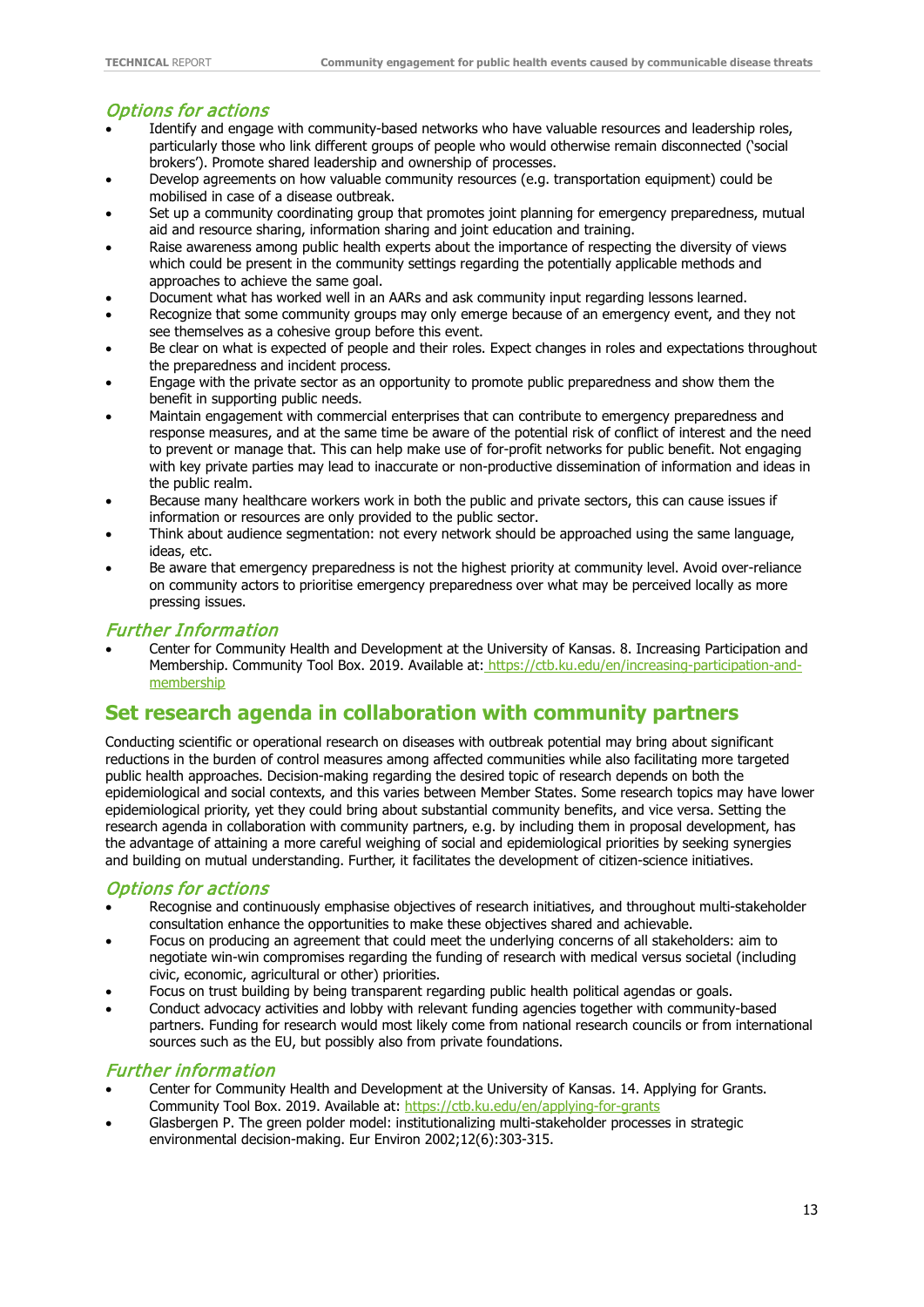• Harvard Law School. "Short Guide to Consensus Building: An Alternative to Robert's Rules of Order for Groups, Organizations and Ad Hoc Assemblies that Want to Operate By Consensus". Consensus Building Handbook: Chapter 1. 2019. Available at:<http://web.mit.edu/publicdisputes/practice/index.html>

## <span id="page-19-0"></span>**Response phase**

## <span id="page-19-1"></span>**Coordinate access to information, protective equipment and resources for and with community partners**

Ongoing provision for affected community-based actors of, for example, protective equipment and supporting information can be important for maintaining collaborative relationships, especially if the outbreak continues for an extended period. Distribute PPE or other crucial response resources (such as stool pots in the case of outbreaks of gastro-enteric disease) both centrally and through local response networks, so that they are easily accessible to community stakeholders, particularly when there are large distances involved. If regular public health staff are unavailable to respond to an outbreak, qualified replacement staff should be found to provide support, while community stakeholders are regularly informed and engaged with when relevant, to contribute with available community-based resources.

#### Options for actions

- Response principles should be followed: What is needed? When is it needed? Where is it needed? How is it needed? Why is it needed? Who is needed?
- Identify who in the community needs to be involved in logistical operations and provide protective equipment as appropriate.
- Whenever possible existing structures in the community should be used e.g. civic distribution structures. If possible, purchases of materials should be local.
- Develop reliable ICT support capacity when you provide technical support remotely to community-based partners.
- Good planning is needed regarding practical management and coordination issues of community-based volunteers (such as reporting, learning, safety and mobility etc).
- Award and acknowledge innovative volunteer programs, and support organised volunteers who are vetted. Poorly trained or insensitive volunteers can lead to mistrust of public institutions.
- Conduct training and simulation exercises with community based partners on the usage of, for example, PPE.

#### Further reading

• United Kingdom Cabinet Office. Logistic operations for emergency supplies: guidance for emergency planners. Options available to emergency planners for the coordination, prioritisation and acquisition of emergency supplies. 2009. Available at: [https://www.gov.uk/government/publications/logistic-operations](https://www.gov.uk/government/publications/logistic-operations-for-emergency-supplies-guidance-for-emergency-planners)[for-emergency-supplies-guidance-for-emergency-planners](https://www.gov.uk/government/publications/logistic-operations-for-emergency-supplies-guidance-for-emergency-planners)

## <span id="page-19-2"></span>**If using an all hazards approach, recognise the special character of infectious disease outbreaks, and act accordingly**

The all-hazards approach is efficient and allows for response structures with limited staffing to deal with unexpected threats. The approach can also link community-based stakeholders, such as in the tourist sector, to a generic preparedness process. However, while there are several core principles that are always shared between the responses to infectious disease outbreaks and those of other emergency events (e.g. the need for the authorities to include community needs), there are also important differences in perception and process. For example, decisions to activate response systems may be more difficult to make during what could initially be a small outbreak in comparison with the more immediate impact of a natural disaster. Furthermore, shelters designated for use during natural disasters may not be appropriate for infectious disease outbreaks: in the latter case, there can be complications regarding cleaning and a fear of lingering contamination. Local authorities therefore need to be engaged, in advance of an outbreak, in decision-making regarding the most suitable places for disease outbreak control quarantine shelters.

#### Options for actions

- Ensure that the following points are addressed in all-hazard plans that include the potential of an outbreak of a pathogen with the potential for propagation:
	- Screening, surveillance, and contact tracing (of exposed individuals), if necessary.
	- − Controlled hospital access
	- − Prevention strategies, e.g.:
		- o Isolation and cohorting (putting people with the same symptoms together)
			- o Personal protective equipment coordination, training and usage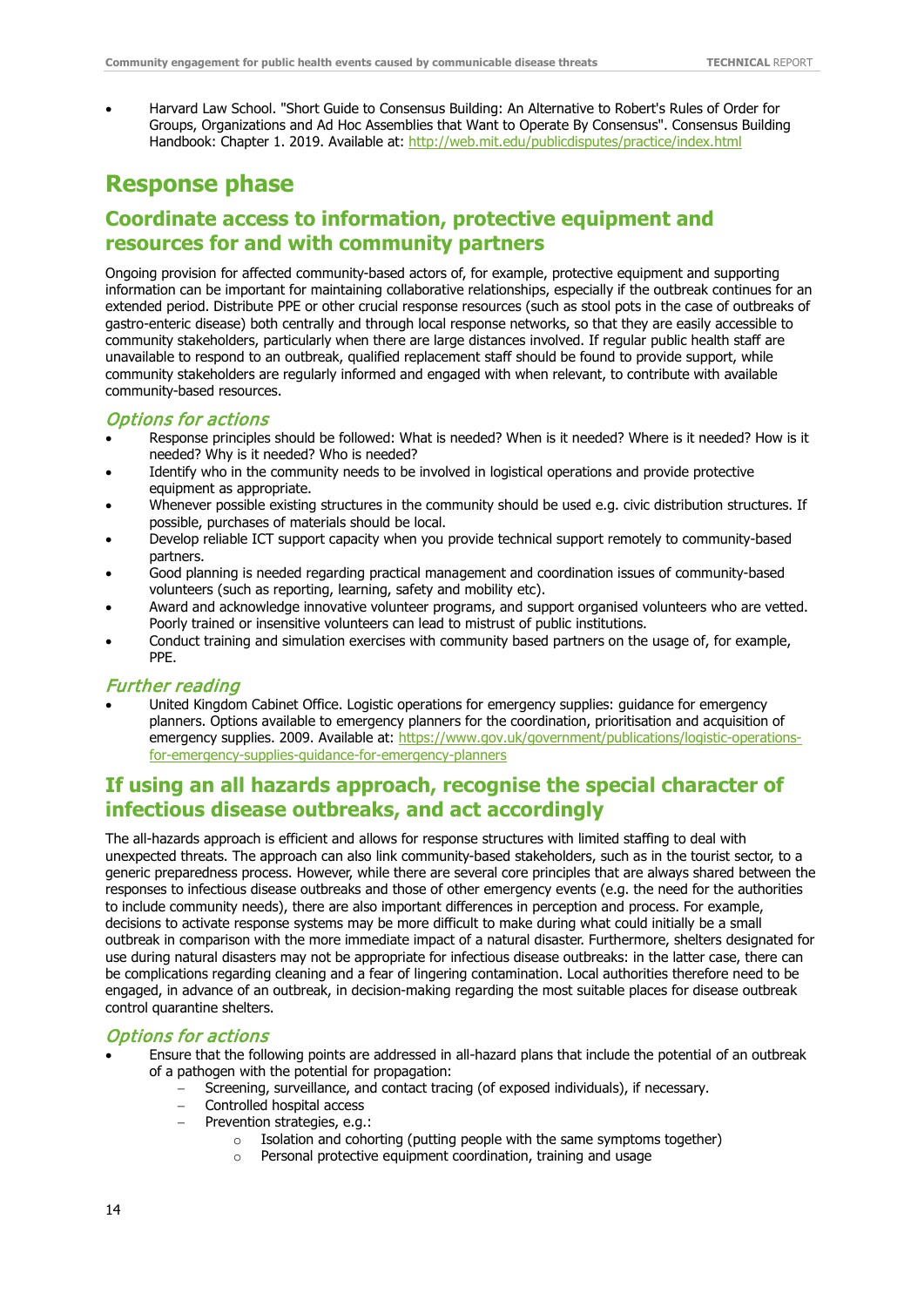- o Vaccination and chemoprophylaxis, including deployment plans to treat multiple people
- o Modification of environmental controls.
- Ensure that key community-based decision-makers and response leaders are trained in basic processes of outbreak control.

#### Further reading:

- Centers for Disease Control and Prevention. All-Hazards Preparedness Guide. 2013. Available at: [https://www.cdc.gov/cpr/documents/AHPG\\_FINAL\\_March\\_2013.pdf](https://www.cdc.gov/cpr/documents/AHPG_FINAL_March_2013.pdf)
- Elizabeth Lee Daugherty, Abigail L. Carlson, Trish M. Perl, Planning for the Inevitable: Preparing for Epidemic and Pandemic Respiratory Illness in the Shadow of H1N1 Influenza, Clinical Infectious Diseases, Volume 50, Issue 8, 15 April 2010, Pages 1145–1154, [https://doi.org/10.1086/651272.](https://doi.org/10.1086/651272)
- ECDC. Joint European Centre for Disease Prevention and Control and WHO Regional Office for Europe Consultation on pandemic and all hazard preparedness. 20–21 November 2013 Bratislava, Slovakia. Available at: [https://ecdc.europa.eu/sites/portal/files/media/en/publications/Publications/Joint-ECDC-WHO-](https://ecdc.europa.eu/sites/portal/files/media/en/publications/Publications/Joint-ECDC-WHO-Europe-Consultation-on-pandemic-and-all-hazard-preparedness-meeting-report.pdf)[Europe-Consultation-on-pandemic-and-all-hazard-preparedness-meeting-report.pdf](https://ecdc.europa.eu/sites/portal/files/media/en/publications/Publications/Joint-ECDC-WHO-Europe-Consultation-on-pandemic-and-all-hazard-preparedness-meeting-report.pdf)

## <span id="page-20-0"></span>**Facilitate discussions on possible compensation of community-level financial losses**

Advocating for, and facilitating the development of clear operational protocols to use dedicated state compensation funds aimed at covering expenses incurred by communities affected by infectious disease outbreaks could facilitate involvement of community stakeholders in responding to infectious disease outbreaks, when there are options for receiving compensations for possible losses that could occur during response and recovery actions. Overall, such practices could have significant and positive public health benefits. While funds for response and recovery may be available to regional authorities, outbreaks can be costly to individuals and local companies in affected communities, who might have to invest significant financial, material and human resources to deal with the outbreak itself or the aftermath. Examples of these costs can be;

- covering the fees of professional cleaning services to sanitise shelter facilities utilised during an outbreak
- compensation for material losses or losses from clients, students, staff or patients
- compensation for the wages or jobs lost by those who had to suspend professional activities to care for family members or socially vulnerable members of the community while sick.

Such financial burdens can severely affect community organisations, groups, households and individuals, and they can also undermine future adherence to or engagement in response activities.

#### Options for actions

- Share knowledge about compensation schemes to encourage people to report disease, instead of hiding cases in order to try to avoid financial difficulties.
- Clarify options, including statements about the provisions and support services available for those affected by restrictive measures, and facilitate public discussions about levels of compensation.
- Recognise that quarantine measures can lead to loss of income and employment, putting livelihoods at stake.
- Ensure public awareness of the rationale, benefits, and consequences of restrictive measures that could have financial implications for affected communities.
- Consider the implementation of measures to protect against stigmatisation and to safeguard the privacy of those involved.
- Facilitate and advocate for the inclusion of clauses in relevant legislation, which detail compensation of financial losses due to restrictive measures.
- Develop a system of reporting and decision-making for immediate decisions on compensation in cases where a high level of compensation is expected (depending on the given mandates of public health authorities in specific legal provisions in a country).

#### Further reading

- Cheonsoo Kim. Legal Issues in Quarantine and Isolation for Control of Emerging Infectious Diseases. J Prev Med Public Health 2016; 49(1): 1-17.<https://doi.org/10.3961/jpmph.16.009>
- Smith KM, Machalaba CC, Seifman R, Feferholtz Y, Karesh WB. Infectious disease and economics: The case for considering multi-sectoral impacts. One Health. 2019;7:100080. Published 2019 Jan 9. <https://doi:10.1016/j.onehlt.2018.100080>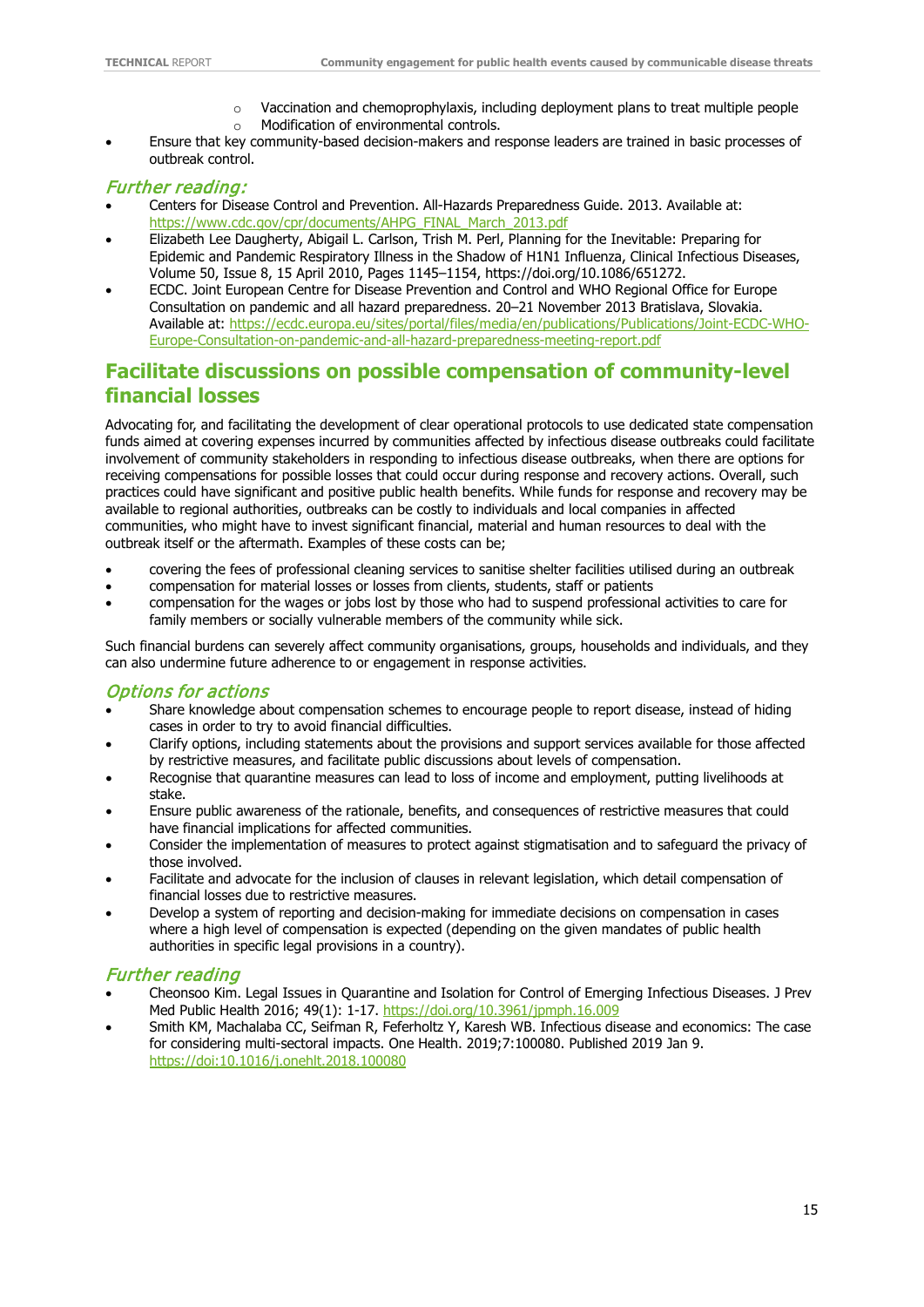# <span id="page-21-0"></span>**Recovery phase**

## <span id="page-21-1"></span>**Integrate and document community engagement in evaluation processes**

Participation of community-based partners in the monitoring and evaluation of preparedness and response processes motivates consideration of societal and community-level impact that may otherwise be left unrecognised. Ongoing efforts should be made to ensure that the lessons learned from public health events are documented through AARs, fed back into preparedness plans, and archived in an accessible way for both institutional and community-level stakeholders. Part of this process should include specific references to community engagement activities that were undertaken during outbreaks, such as details on meetings, activities relating to the collection and processing of biological samples, and the provision of information to community-based actors. Integrate such knowledge on effective community engagement into general disease outbreak guidelines. Such activities would promote formal recognition of the importance of community-based partners in response activities. In addition, a synthesis of the recommendations from previous outbreak reports, along with a broad dissemination process would help to ensure that the lessons learned from previous experiences are remembered, referenced and acted upon. Finally, community-based actors can also be included in the development of indicators to monitor the entire process (pre-incident, incident, post-incident).

#### Options for actions

- Start the evaluation in the field with a 'hot wash', during which responders (e.g. healthcare personnel, ambulance, fire and police, Red Cross and other relevant community-based stake holders) are systematically asked, directly after the incident, what they thought of the response.
- Conduct AARs, ideally within three months after an event is formally declared over.
- Archive AARs and make them easily accessible to appropriate stakeholders and include media analysis.
- Ensure the inclusion of a diversity of opinions during the evaluation or AAR, going beyond the health sector at all levels, such as municipality or local government authorities, community groups or other beneficiaries, representatives of academia, national and international partners or representatives of the private sector. Additionally, include representatives of other involved sectors such as the Ministries of Environment, Agriculture or Civil Protection.
- Support the development of community-level monitoring systems that enable communities to monitor their own action plans and the work of public health authorities and other institutions.
- Develop accessible indicators in collaboration with community stakeholders, and ensure adequate training and capacity building. The indicators should strengthen collaboration and preparedness and response capacity. The most useful indicators may be identified using SMART criteria<sup>[iii](#page-21-2)</sup>.
- Consider requesting the assistance of local academic or research institutions to undertake external evaluations.
- Facilitate the storage, collation and sharing of good community engagement practices.
- Integrate lessons learned into preparedness planning and when relevant into national disease guidelines

#### Further reading

- Guidance for After Action Review (AAR). Geneva, Switzerland: World Health Organization; 2018. Licence: CC BY-NC-SA 3.0 IGO. Available at: [http://www.euro.who.int/en/health-topics/emergencies/international](http://www.euro.who.int/en/health-topics/emergencies/international-health-regulations/monitoring-and-evaluation/after-action-review/guidance-for-after-action-review-2018)[health-regulations/monitoring-and-evaluation/after-action-review/guidance-for-after-action-review-2018](http://www.euro.who.int/en/health-topics/emergencies/international-health-regulations/monitoring-and-evaluation/after-action-review/guidance-for-after-action-review-2018)
- Fact sheet IHR Tools for monitoring and evaluation: After action review. 2018. Available at: [http://www.euro.who.int/en/health-topics/emergencies/international-health-regulations/monitoring-and](http://www.euro.who.int/en/health-topics/emergencies/international-health-regulations/monitoring-and-evaluation/after-action-review/fact-sheet-ihr-tools-for-monitoring-and-evaluation-after-action-review-aar)[evaluation/after-action-review/fact-sheet-ihr-tools-for-monitoring-and-evaluation-after-action-review-aar](http://www.euro.who.int/en/health-topics/emergencies/international-health-regulations/monitoring-and-evaluation/after-action-review/fact-sheet-ihr-tools-for-monitoring-and-evaluation-after-action-review-aar)

j

<span id="page-21-2"></span>iii SMART: Specific: Is the indicator specific enough to measure progress towards the results? Measurable: Is the indicator a reliable and clear measure of results? Attainable: Are the results in which the indicator seeks to chart progress realistic? Relevant: Is the indicator relevant to the intended outputs and outcomes? Time bound: Are data available at a reasonable cost and effort?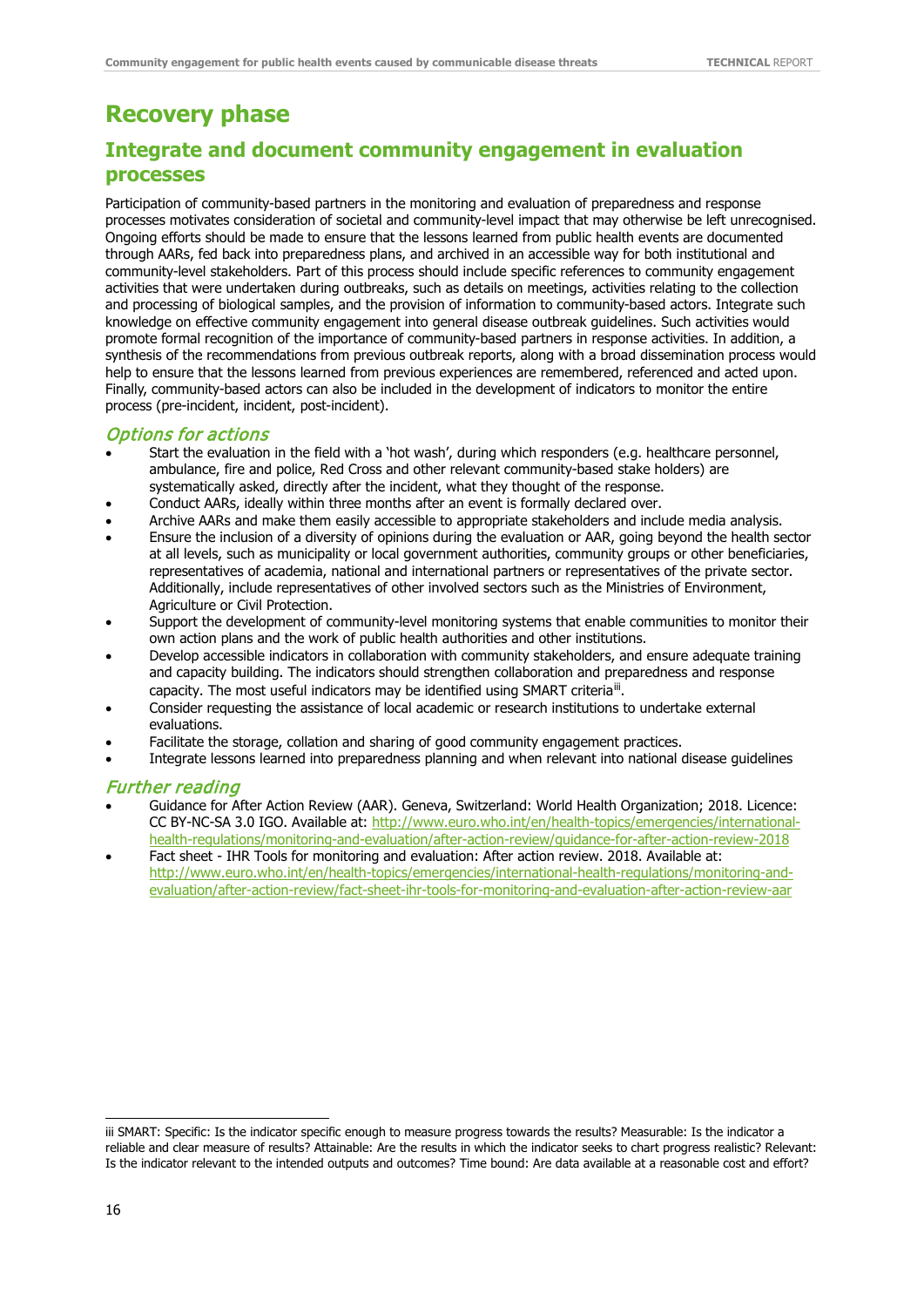## <span id="page-22-0"></span>**Promote community debriefing, dialogue and a culture of shared learning**

The post-event period is a window of opportunity that facilitates the development of relationships between people, and which can encourage formation of local volunteer groups. Post-event debriefs and feedback sessions, including AARs, with community-level stakeholders are essential to develop trust for future events. At the same time, such activities support system-wide learning that feeds into the next round of the preparedness planning cycle. Debriefing sessions should motivate dialogue about what happened and what was done, verification of observed community impacts, and possible improvements for next time, without judgments or taking criticisms too personally. Feedback regarding community involvement and participation is essential to community engagement activities and is an inherent part of the learning process.

### Options for actions

- Promote a learning culture within public health institutions and the community to benefit future response capacity.
- Find common ground with the parties involved by listening to each other's arguments to understand perspectives, needs, expectations, or solutions. Facilitate a common vision, understanding, or solution to a specific issue of concern to facilitate future preparedness and response.
- Display open-minded attitudes and a willingness to review both effective measures and shortfalls in actions and accept change.
- Try to build a 'strategy of no regrets' whereby it is accepted that the decisions made may not have been the best, but they should be accepted for what they were, and they should be learned from and improved for the future.
- Carefully manage expectations of feedback sessions. There will have to be room for complaints and grievances. Solicit the support of technical experts with experience in facilitating communication, mediation or conflict resolution to lead such process as neutral parties.
- Motivate participants to agree on final conclusions, ensuring everyone's buy in.
- Conduct debriefings at different organisational levels, including a post-event debriefing with healthcare workers.
- Disseminate findings from dialogue and knowledge gained to all partners.

#### Further reading

- MENA Common Ground Institute (CGI). Community Dialogue Design Manual. 2016. Available at: <https://www.sfcg.org/wp-content/uploads/2017/07/CGI-Anglais-interactive.pdf>
- Joint Emergency Services Interoperability Principles. Joint Organisational Learning Guidance. 2017. Available at: [https://www.jesip.org.uk/uploads/media/pdf/JOL\\_Guidance\\_October\\_2017.pdf](https://www.jesip.org.uk/uploads/media/pdf/JOL_Guidance_October_2017.pdf)
- Garvin, D.A. Building a Learning Organization. Harvard Business Review. 1993. Available at: <https://hbr.org/1993/07/building-a-learning-organization>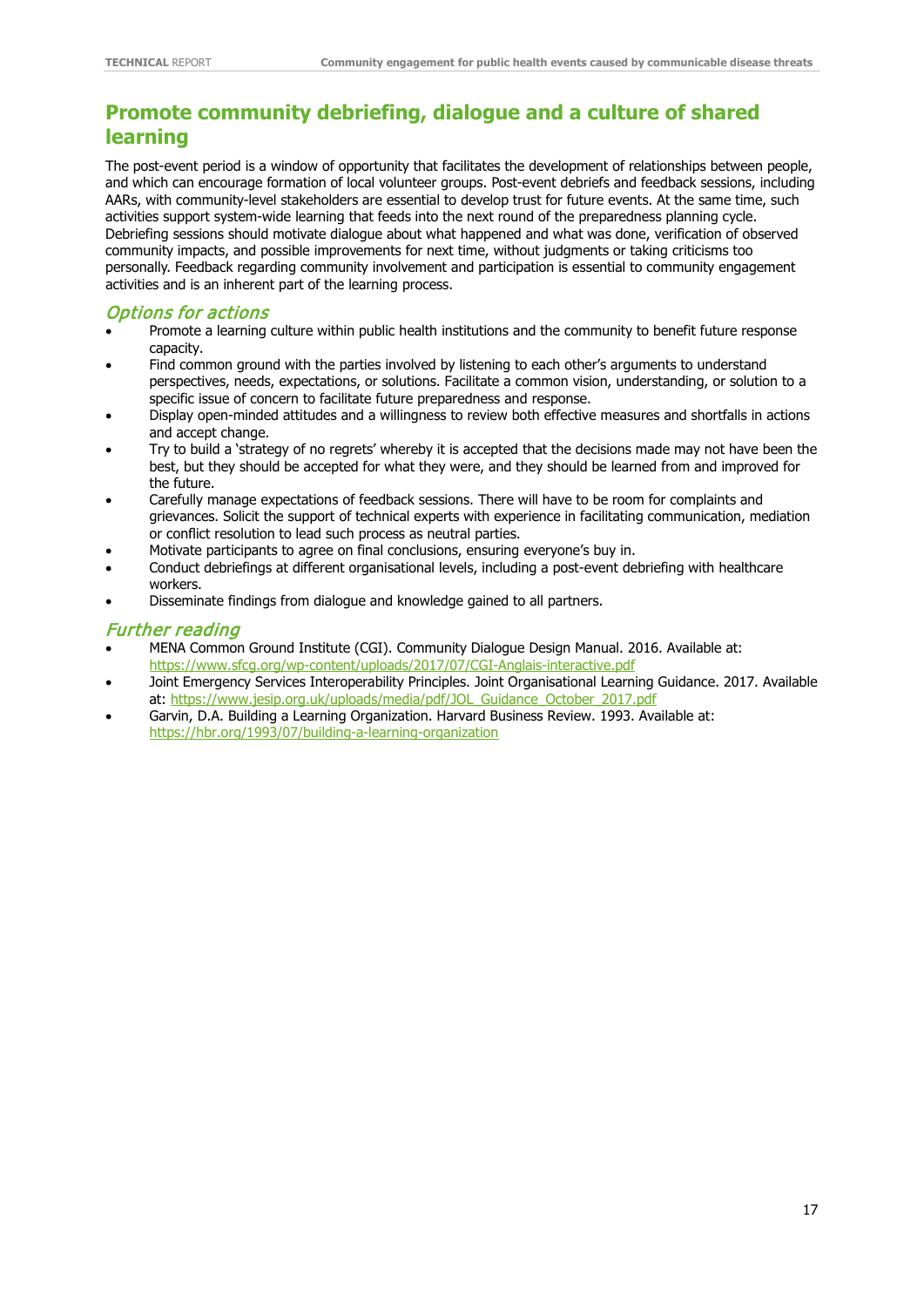# <span id="page-23-0"></span>**Implementation of the guidance**

This guidance can be useful in EU/EEA Member States where public health authorities would like to develop or update their community engagement strategies. A checklist for the most significant issues covered is provided in Table 4. When implementing this guidance all the presented issues need to be considered, but implementation requires prioritisation and adaptation according to country-specific socio-cultural, epidemiological and political contexts. Beyond the state level, it may be worth considering disseminating this document, with the key points translated into the local language as appropriate, to regional and local level stakeholders for regional adaptation as necessary. In some countries, any community engagement strategy may need legal approval before it can be considered in preparedness planning or response. Informal steps can be made in the meantime, but advocacy and lobbying are prerequisites for successful implementation.

Community engagement is a specialty area that requires skilled practitioners. A dedicated engagement officer or team could be given responsibility to further support implementation. At the same time, it is important to keep in mind that community engagement is not just for the engagement team itself, but as a core public health function it should be mainstreamed throughout many processes. Such mainstreaming includes advocating for it as a core function and educating medical professionals to be receptive and empathetic toward community engagement as a vital public health function that need their understanding and support (such educational programmes or elements of them might already be present in medical studies curricula).

Finally, implementation is not necessarily strictly government led. There are independent community-based partners with professionalised community engagement capacities. An obvious example is the Red Cross Red Crescent's comprehensive community engagement and accountability strategy [14]. Smaller initiatives also need to be recognised. For example, the Dutch Tick Radar initiative is an independently-led tool that has its own website and communication campaign. Implementation strategies in such contexts are best seen as synergistic to public health authorities' implementation of community engagement.

Successful community engagement strategies seek to build upon local initiatives, and if these are absent, they should strive for early inclusion of relevant community partners. Although community participation can be unstructured, lengthy, and sometimes even oppositional, shared ownership of implementation processes with community partners will most likely lead to more sustainable and effective outcomes in the long term than without them.

# <span id="page-23-1"></span>**Conclusion**

When seen as partners, community actors can provide crucial resources, support networks and knowledge about local perceptions and contexts to outbreak preparedness and response programming. Because community partners have a stake on the outcome of these programs, they want to be heard. Yet they also heavily rely on public health expert advice during times of public health emergencies. This points to one of the more difficult elements of community engagement: the careful balancing of expert advice with the democratic inclusion of community voices. For increasing the efficiency of response as well as from a human rights perspective it is important that community groups, particularly those vulnerable to an outbreak (for a variety of reasons, e.g. hard-to-reach, socially marginalised, susceptible, etc.), get attention to ensure that their voices are heard and responded to, and that they gain information in the most impactful way.

There is no 'one-fits-all' way of going about community engagement. However, there is broad agreement about the fundamental principles for community engagement across various frameworks and guidance documents [15]. At its core, community engagement starts with considering what the desired level of community engagement (outreach – consult – involve – collaborate – shared leadership) may be [7]. Community engagement should be an ongoing process – an attitude – in which trust-building is the driving mechanism. Development of trust is the crucial precursor for effective engagement and collaboration during a public health emergency. To achieve trust, areas of priority include mapping and integrating community needs and desires, early inclusion of community actors in the process, building on existing community structures and networks, and transparency regarding public health emergency preparedness and response objectives and desired community participation levels.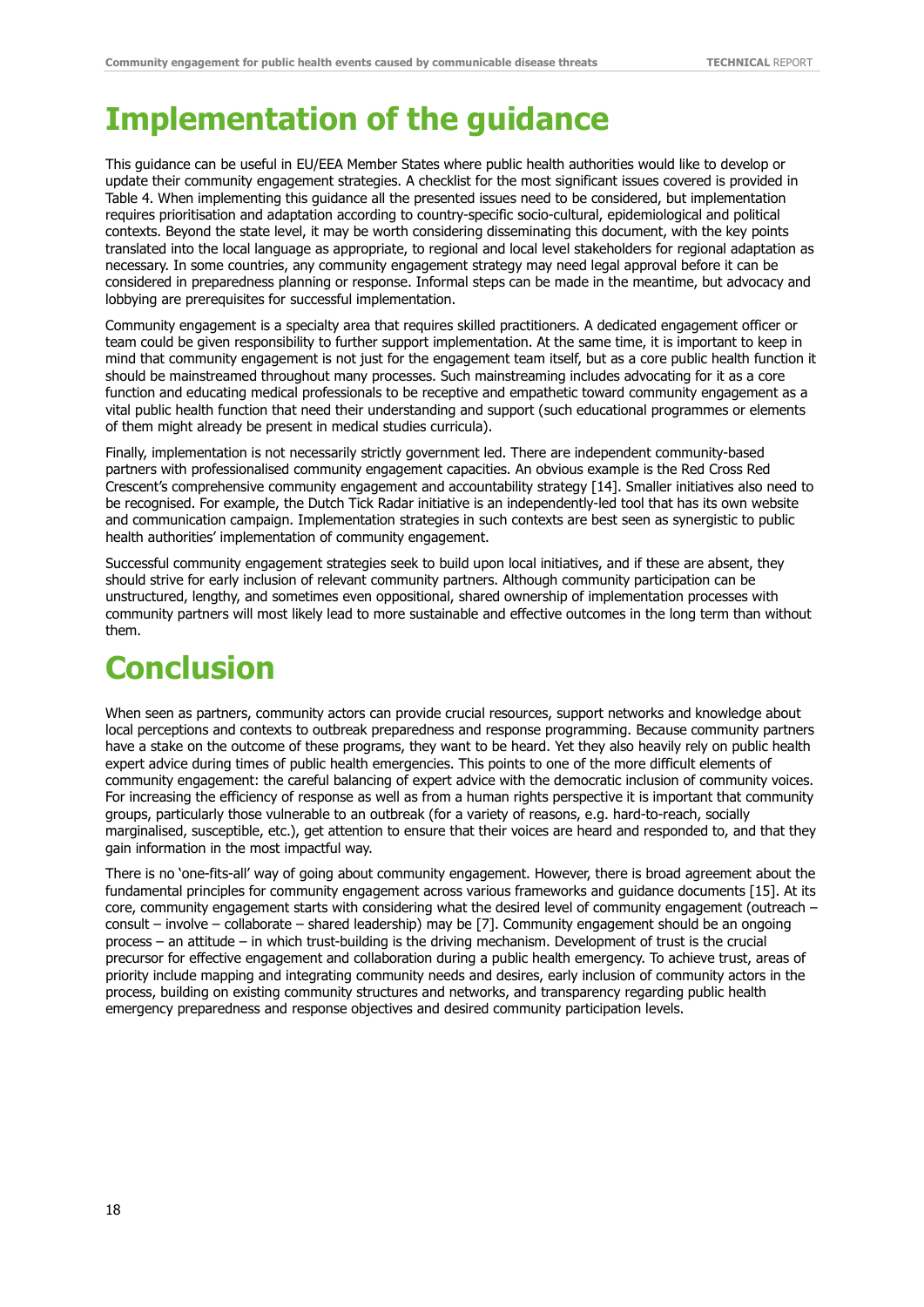#### <span id="page-24-0"></span>**Table 1. Summary of the 14 guidance points and a checklist for the most significant issues covered**

| <b>Phase</b> | Guidance                                                                                                                            | <b>Checklist</b>                                                                                                                                                                                                                                                                                                                                                                                                                                                                             |
|--------------|-------------------------------------------------------------------------------------------------------------------------------------|----------------------------------------------------------------------------------------------------------------------------------------------------------------------------------------------------------------------------------------------------------------------------------------------------------------------------------------------------------------------------------------------------------------------------------------------------------------------------------------------|
| All three    | 1. Recognise the community as a<br>partner                                                                                          | Is there enough willingness to consider community input and roles? Is there sensitive and<br>community-appropriate outreach? Are community partners empowered to contribute? Are<br>there feedback loops on successes of community engagement?                                                                                                                                                                                                                                               |
|              | 2. Develop understanding of<br>community perceptions                                                                                | What is in place to 'listen' to community attitudes and beliefs? Is it clear what priorities need to<br>be considered from the community's point of view? Is misinformation directly and regularly<br>addressed using credible spokespersons?                                                                                                                                                                                                                                                |
|              | 3. Optimise communications with<br>at-risk communities                                                                              | Are there quidance documents developed in collaboration with civil society for community<br>partners and at-risk groups? Are messages segmented depending on the audience's health<br>literacy, risk perceptions, and cultural understandings?                                                                                                                                                                                                                                               |
|              | 4. Invest in a trusted spokesperson<br>and long-term media relations                                                                | It there a trusted and consistent spokesperson, as well as a backup? Are key media contacts<br>continuously engaged, updated and trained?                                                                                                                                                                                                                                                                                                                                                    |
| Anticipation | 5. Map stakeholders and integrate<br>them in preparedness planning.                                                                 | Have community-based partners been considered for inclusion in risk ranking exercises? Have<br>stakeholders been identified, differentiated and categorised and their relationships, resources,<br>knowledge gaps and training needs analysed? Is their regular updating of stakeholder map?<br>Has guidance on contact tracing and vulnerable/hard-to-reach risk groups been developed<br>collaboratively? Have community-based partners been integrated early in preparedness<br>planning? |
|              | 6. Develop and accessible and<br>inclusive preparedness and<br>response training program                                            | Are community-based partners included in training development, simulation exercises and<br>trainings? Do simulation exercises and trainings include community engagement components?<br>Are guidance documents (such as on the use of infection prevention and control measures)<br>easily accessible in the public domain?                                                                                                                                                                  |
|              | 7. Cultivate relationships with<br>communities engaged in disease<br>surveillance                                                   | Are community-based groups engaged in surveillance collaborating through citizen science or<br>other participatory projects? Are those contributing data to surveillance receiving feedback on<br>how their contributions are used? How are data shared?                                                                                                                                                                                                                                     |
|              | 8. Engage with pre-existing<br>community networks and<br>infrastructures                                                            | What existing community networks and infrastructures can be engaged in? What resources can<br>these networks mobilise? Are there specific groups that connect many others that need to be<br>included? Are there closely related community-based disease networks that can be engaged?                                                                                                                                                                                                       |
|              | 9. Set research agenda in<br>collaboration with community<br>partners                                                               | Are there attempts to negotiate funding of research on societal issues (civic, economic,<br>agricultural or other)?                                                                                                                                                                                                                                                                                                                                                                          |
| Response     | 10. Coordinate distribution of<br>information, protective equipment<br>and other resources for and with<br>community-partners       | Do community-based partners have access to protective gear and other crucial response<br>resources, as appropriate? Are surge and/or backup personnel arranged and updated<br>regarding community-based resources and key stakeholders?                                                                                                                                                                                                                                                      |
|              | 11. If using an all hazards<br>approach, recognize the special<br>character of infectious disease<br>outbreaks, and act accordingly | What special provisions are in place to deal with the contagious character of health<br>emergencies? Are key staff of NGOs and other community actors trained on basic outbreak<br>processes?                                                                                                                                                                                                                                                                                                |
|              | 12. Facilitate compensation of<br>community-level financial losses                                                                  | Are operational protocols in place to use designated state compensation funds aimed at<br>covering expenses incurred by communities affected by infectious disease outbreaks?                                                                                                                                                                                                                                                                                                                |
| Recovery     | 13. Integrate and document<br>community engagement in<br>evaluations processes                                                      | Are operational protocols in place to use designated state compensation funds aimed at<br>covering expenses incurred by communities affected by infectious disease outbreaks?                                                                                                                                                                                                                                                                                                                |
|              | 14. Promoting community<br>shared learning                                                                                          | Are community-based partners included in hot-washes, After Action Reviews, and other<br>debriefing, dialogue and a culture of evaluation mechanisms, or the monitoring and evaluation of processes? Are the lessons<br>learned from public health events documented and archived in an accessible way?                                                                                                                                                                                       |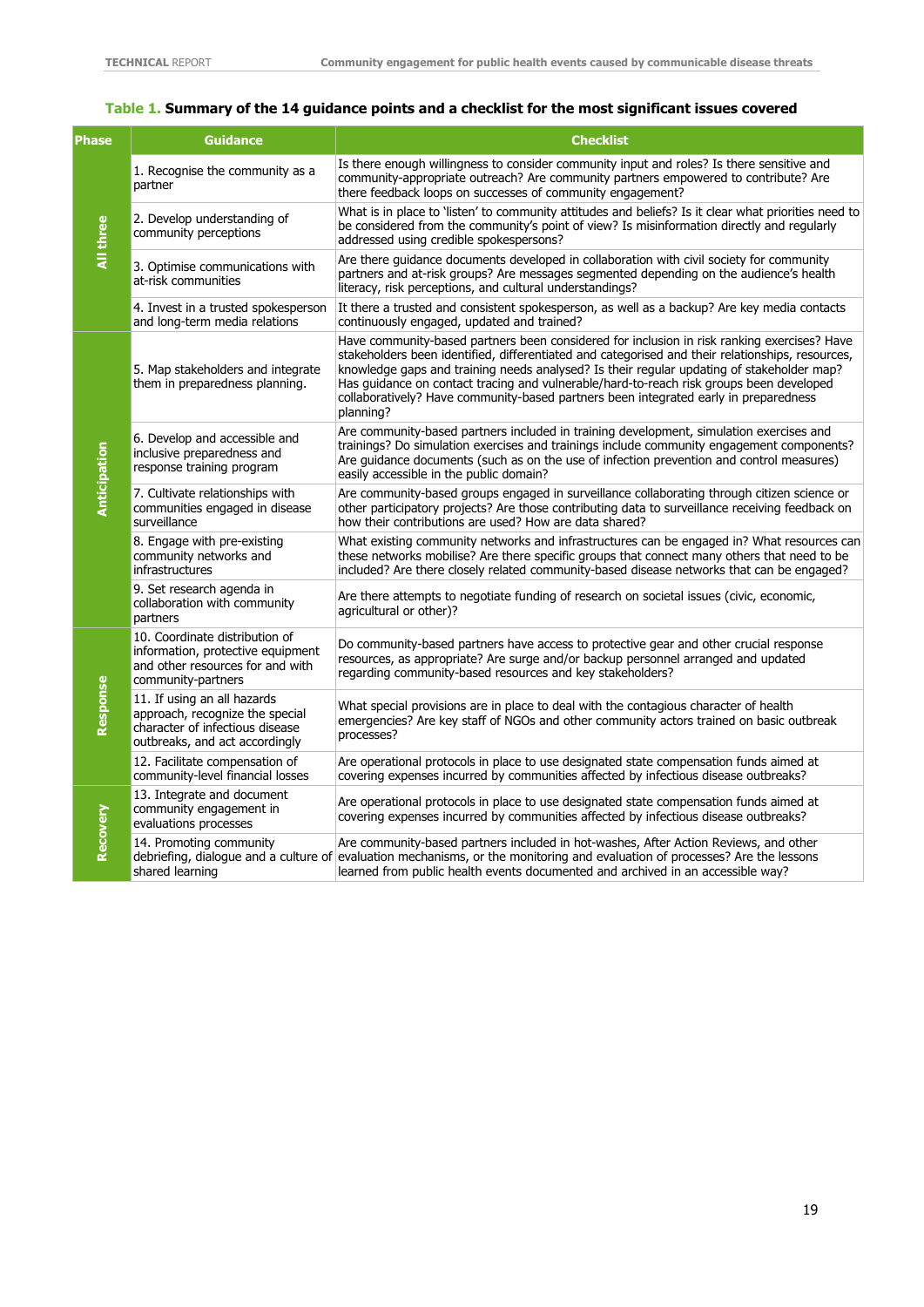# <span id="page-25-0"></span>**References**

- 1. EU. Decision No 1082/2013/EU of the European Parliament and of the Council of 22 October 2013 on serious cross-border threats to health. Brussels: European Parliament, 2013 5 Nov. Report No.
- 2. Laverack G, Manoncourt E. Key experiences of community engagement and social mobilization in the Ebola response. Global Health Promotion.23(1):1757-9767.
- 3. World Health Organization. WHO community engagement framework for quality, people-centred and resilient health services. Geneva: World Health Organisation, 2017.
- 4. O'Mara-Eves A, Brunton G, McDaid D, Oliver S, Kavanagh J, Jamal F, et al. Community engagement to reduce inequalities in health: a systematic review, meta-analysis and economic analysis. Public Health Research. 2013;1(4).
- 5. European Centre for Disease Prevention and Control. A literature review on community and institutional emergency preparedness synergies. Stockholm: European Centre for Disease Prevention and Control, 2017.
- 6. Federal Emergency Management Agency. A whole community approach to emergency management: principles, themes, and pathways for action. Washington (DC): Federal Emergency Management Agency, 2011.
- 7. McCloskey DJ, McDonald MA, Cook J, Heurtin Roberts S, Updegrove S, Sampson D, et al. Community Engagement: Definitions and Organizing Concepts from the Literature. Principles of Community Engagement No. 11-7782. 2nd ed. Bethesda: NIH Publication; 2011.
- 8. De Weger E, Van Vooren N, Luijkx KG, Baan CA, HW D. Achieving successful community engagement: a rapid realist review. BMC Health Serv Res. 2018;18(285).
- 9. Gibson P, Theadore F, Jellison J. The Common Ground Preparedness Framework: A Comprehensive Description of Public Health Emergency Preparedness. Am J Public Health. 2012;102:633–42.
- 10. Suk J, Van Cangh T, Ciotti M, Ekdahl K. Enhancing public health preparedness: Towards an integrated process. Eurohealth. 2015;21(3):36-9.
- 11. Ramsbottom A, O'Brien E, Ciotti L, Takacs J. Enablers and Barriers to Community Engagement in Public Health Emergency Preparedness: A Literature Review. Journal of Community Health. 2018;43(2):412-20.
- 12. Lincoln Y, Guba E. Naturalistic Inquiry. Newbury Park, CA: Sage Publications; 1985.
- 13. Schünemann HJ, Zhang Y, Oxman AD. Distinguishing opinion from evidence in guidelines. BMJ. 2019;366:l4606.
- 14. IFRCC. A Red Cross Red Crescent Guide to Community Engagement and Accountability (CEA) Improving communication, engagement and accountability in all we do. . Geneva: ICRC and International Federation of Red Cross and Red Crescent Societies, 2016.
- 15. Bedson J, Abramowitz S. Literature review: Community engagement standards and indicators (draft). . New York: UNICEF, 2019.
- 16. The National Institute for Health and Care Excellence. Community engagement: improving health and wellbeing and reducing health inequalities London: National Institute of Health and Care Excellence, 2016.
- 17. European Centre for Disease Prevention and Control. Synergies in community and institutional public health emergency preparedness for tick-borne diseases in Spain. A case study on Crimean-Congo haemorrhagic fever. Stockholm: European Centre for Disease Prevention and Control, 2018.
- 18. European Centre for Disease Prevention and Control. Synergies in community and institutional public health emergency preparedness for tick-borne diseases in Spain and the Netherlands. Stockholm: European Centre for Disease Prevention and Control, 2018.
- 19. European Centre for Disease Prevention and Control. Synergies in community and institutional public health emergency preparedness for tick-borne diseases in the Netherlands. A case study on tick-borne encephalitis and lyme borreliosis. Stockholm: European Centre for Disease Prevention and Control, 2018.
- 20. European Centre for Disease Prevention and Control. Community engagement and institutional collaboration in Iceland during a norovirus outbreak at an outdoor/scout centre (10–15 August 2017) – Country visit report. Stockholm: ECDC; 2019
- 21. European Centre for Disease Prevention and Control. Community engagement and institutional collaboration during outbreaks of Shiga toxin/verocytotoxin-producing Escherichia coli in Ireland. Country visit report Stockholm: ECDC; 2019.
- 22. Committee NJM. Psychosocial care for people affected by disasters and major incidents. A model for designing, delivering and managing psychosocial services for people involved in major incidents, conflict, dissaters and terrorism. 2008.
- 23. National Institute for Public Health and the Environment (RIVM). Afstemmingsoverleg TBE Stakeholderanalyse. Bilthoven: Rijksinstituut voor Volksgezondheid en Milieu, 2016 26 oktober. Report No.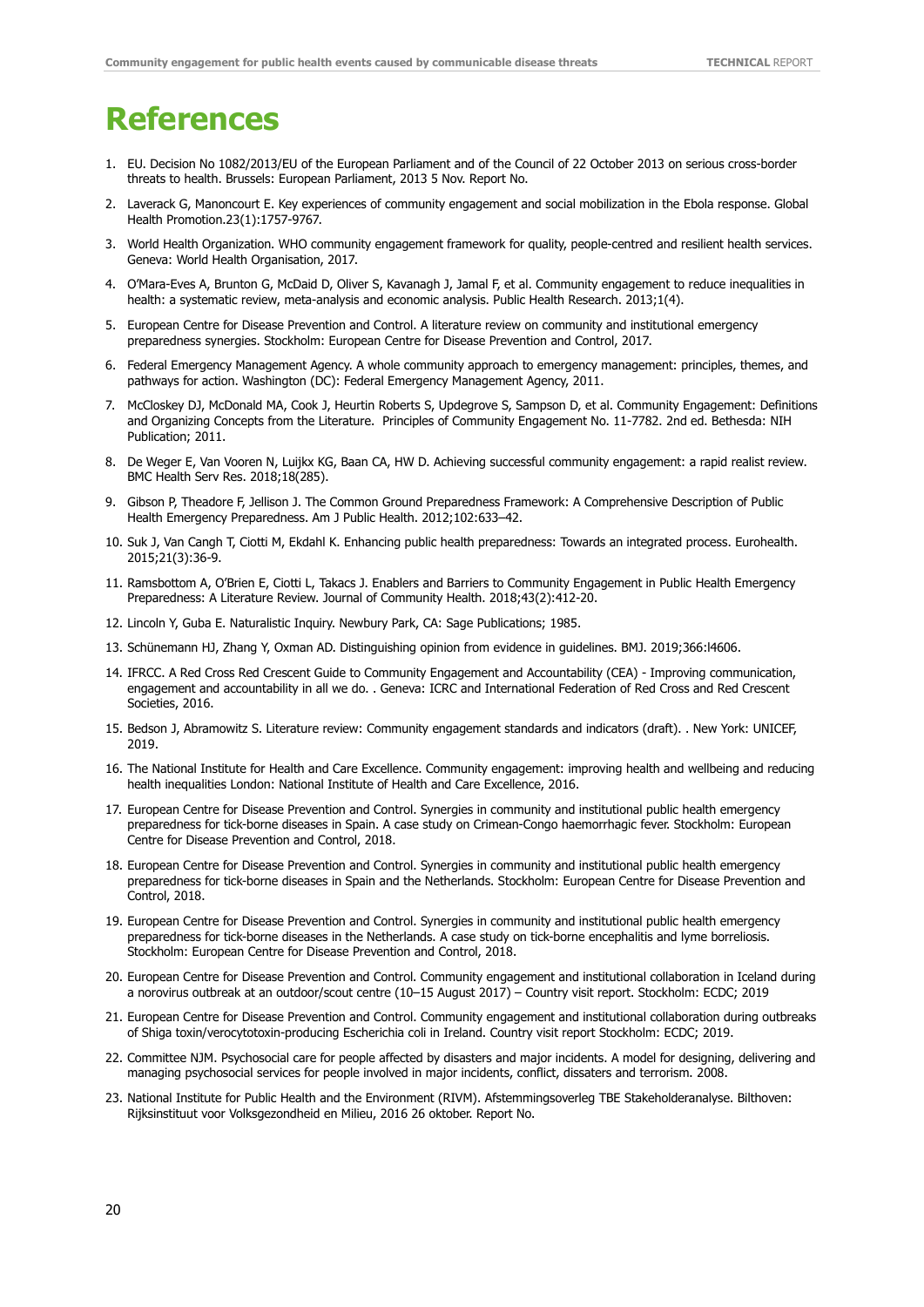# <span id="page-26-0"></span>**Annex 1. Methodological considerations**

## **Sources of evidence**

## **Literature review**

Before the start of the case study project, a literature review was conducted in 2016 that identified enablers and barriers to community and institutional synergies in emergency preparedness [5, 11]. Searches were undertaken across bibliographic databases and grey literature sources. There were no restrictions on country or study type, thereby incorporating a comprehensive range of contexts and findings. The literature identified was qualitative in nature. Systematic methods were used to pragmatically identify the most relevant literature in this area, and the search process was documented to ensure transparency. The review used different methods of document identification and retrieval to ensure that key references were included. From a database search, 581 articles were identified, and a further 15 articles were identified through grey literature and a call for evidence from ECDC. After screening, a total of 35 documents remained, describing factors influencing community and institution synergies in emergency preparedness. A qualitative, 'best fit' framework approach using a pre-existing framework of the National Institute of Health and Care Excellence (NICE) [16] was used to analyse the literature, whereby themes were added and adapted as the analysis progressed. The review followed PRISMA guidelines.

## **Case studies**

Case studies were conducted in four EU/EEA countries in 2017 and 2018 in Spain, the Netherlands, Iceland and Ireland. These countries were selected in agreement with ECDC and the authorities in the countries concerned. Spain and the Netherlands were selected for inclusion in the case study project based on emerging tick-borne disease incidents that occurred in 2016. Work in Spain focused around two autochthonous cases of infection with Crimean-Congo haemorrhagic fever (CCHF) virus that emerged in the Autonomous Community of Castilla y León in August 2016 [17, 18]. In the Netherlands the focus was on tick-borne encephalitis (TBE), with the first two endemic cases in the country appearing in July 2016 [18, 19]. These TBE cases were considered within the broader context of a widespread and increasing incidence of Lyme borreliosis in the Netherlands, and the associated networks that have evolved as a result.

Iceland and Ireland were selected for inclusion based on outbreaks of acute gastroenteritis. In Iceland, investigations focused on an outbreak of norovirus infection that emerged during an international scouting event in the south of the country in August 2017. In Ireland, our case study examined verocytotoxin-producing *Escherichia* coli (VTEC) as a wider public health issue, but also with a focus on a single outbreak that occurred in a child care facility in mid-2018 [20, 21].

|              | <b>Focus groups</b><br>(number of participants) | <b>Interviews</b> | Total respondents |
|--------------|-------------------------------------------------|-------------------|-------------------|
| Spain        | 3 (15)                                          |                   | 28                |
| Netherlands  | 2(10)                                           |                   | 31                |
| Iceland      | 4(23)                                           |                   | 38                |
| Ireland      | 3(25)                                           |                   | 40                |
| <b>TOTAL</b> | 12 (73)                                         | 64                | 137               |

<span id="page-26-1"></span>

|  | Table 2. Number of respondents in the four participating countries, by type of data collection |  |  |  |
|--|------------------------------------------------------------------------------------------------|--|--|--|
|--|------------------------------------------------------------------------------------------------|--|--|--|

All the case studies were based on qualitative sources of evidence, including: document and media review; interviews and focus group discussions with community representatives and with a range of technical experts working at national and regional level; and a stakeholder mapping exercise (see Appendix 2 for details). Potential interview and focus group discussion participant categories were discussed and agreed in close collaboration with ECDC and the respective country counterparts. Respondents were selected at national, regional and community levels. Each country visit took place over one full working week, and the interviews/FGDs were conducted by experienced social scientists. Table 1 shows the number of respondents who took part in interviews and focus groups in each participating country. Written informed consent was obtained from all interviewees and focus group participants.

The data were subjected to grounded, thematic analysis, for which the themes were based on a theoretical preparedness cycle that includes the pre-incident, incident, and post-incident phases [9]. Finally, the empirical findings were compared to the outcomes of the literature review in order to check their alignment with previous research. All the major categories found in the literature were also reflected in the findings.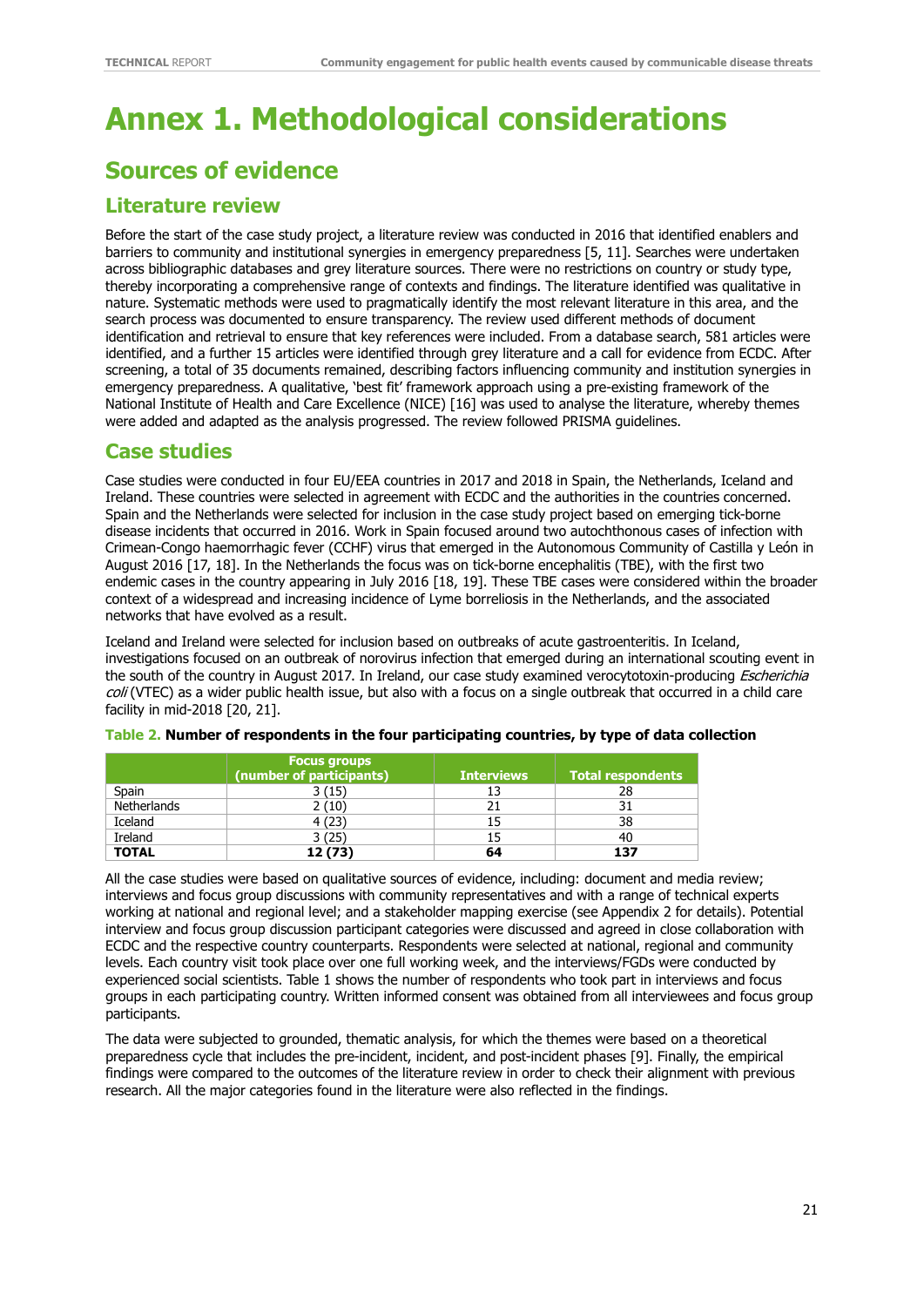Following the well-established quality criteria of Lincoln and Guba for qualitative research [12], the trustworthiness of the empirical findings from the case studies was deemed sufficient for evidence-based quideline development[iv](#page-27-1). Credibility (accurate understanding of social life world) of the results was increased due to the identification of elements most relevant to the problem or issue pursued through persistent observation, triangulation of findings through the different data collection methods, a collaborative research approach including local representatives, end of fieldwork peer debriefing, and an extensive review process verifying findings, including with representatives from whom data were originally obtained. Transferability of the findings was supported by detailed descriptions of the original finding for each case study, allowing team-based identification of results that occurred across context. Further, dependability was enhanced by including the same core team across the design, implementation and review of all case studies, having outside researchers examine the study methodology and products to evaluate accuracy, and extensive documentation and transparency of the methodology used. Finally, with respect to confirmability, an extensive audit trial exists in country-specific case studies, illustrating research steps taken. Furthermore, because experienced qualitative researches led the fieldwork, and analysis was conducted with input from local representatives, a reflexive research process was maintained.

### **Expert consultation**

Based on the empirical findings and the results of the literature review, a draft version of this guidance document was critically reviewed and its content validated at an Expert Consultation held at the ECDC offices in Stockholm on March 27/28 2019. The draft guidance that informed the experts' judgments for recommendations systematically and consistently described empirical findings and linked these findings to specific recommendations. Participants at this meeting included 20 international community engagement actors, technical experts, and ECDC stakeholders, including the National Focal Points for Preparedness and Response from the four countries that participated in the case studies. The Consultation collected feedback on the content and preferred format of the guidance document, including concerning the meaning of community engagement, what has worked successfully in different contexts and what has not, the identification of enabling factors and barriers, as well as issues of layout, format and structure. In the final guidance development, efforts were made to distinguish expert opinion from expert evidence [13], the latter given priority. No new evidence was introduced after relevant documents have been circulated, commented on by panel members, and finalised. Further, none of the participants had any secondary, financial interests, such as research funding, consulting income, or stock ownership.

## **Strengths and weaknesses**

The key strength of this guidance is that its development has been based on empirical case studies in a European context that built upon a preliminary model of community engagement derived from a comprehensive literature review [5, 11]. The original framework that was derived from the literature review was organised around the themes of context, infrastructure and process. **Context** refers to the needs for a supportive, collaborative relationship from the outset, including the nurturing of quality relationships and the trust needed for success and rapid mobilisation. **Infrastructure** refers to identifying what the community can achieve independently, as well as areas that could be supported by external agencies. Finally, **process** refers to the need for a flexible approach to community preparedness, since communities are dynamic, complex entities and therefore no uniform approach will fit every context. This context-infrastructure-process framework informed the content of the questions asked during the case studies.

At first sight a weakness of the guidance is the relatively low number of disease categories – emerging tick-borne diseases and acute gastroenteritis – that were used as basis for the case studies in the four European countries. Moreover, all case studies dealt with relatively small events. However, when the case studies are mapped onto the socially relevant category of level of expectation (expected versus surprising) and the disease category of severity of impact (mild – severe), as shown in Table 2, a broader typology emerges that shows how the case studies actually sampled a wide variety of disease outbreak experiences. The typology is based on the extent to which the event was expected by involved stakeholders relative to the biosafety classification of the disease, the latter according to Directive 2000/54/EC of the European Parliamen[tv.](#page-27-2)

#### <span id="page-27-0"></span>**Table 3. Typology of outbreak events studied.**

j

<span id="page-27-1"></span>iv Lincoln & Guba make a case that trustworthiness of a qualitative research study is important to evaluating its worth. Trustworthiness involves establishing: Credibility - confidence in the 'truth' of the findings, Transferability - showing that the findings have applicability in other contexts, Dependability - showing that the findings are consistent and could be repeated, Confirmability - a degree of neutrality or the extent to which the findings of a study are shaped by the respondents and not researcher bias, motivation, or interest.

<span id="page-27-2"></span>v European Parliament. Directive 2000/54/EC of the European Parliament and of the Council of 18 September 2000 on the protection of workers from risks related to exposure to biological agents at work (seventh individual directive within the meaning of Article 16(1) of Directive 89/391/EEC). 2000;L 262,17/10/2000(Official Journal L 262 , 17/10/2000 P. 0021 - 0045).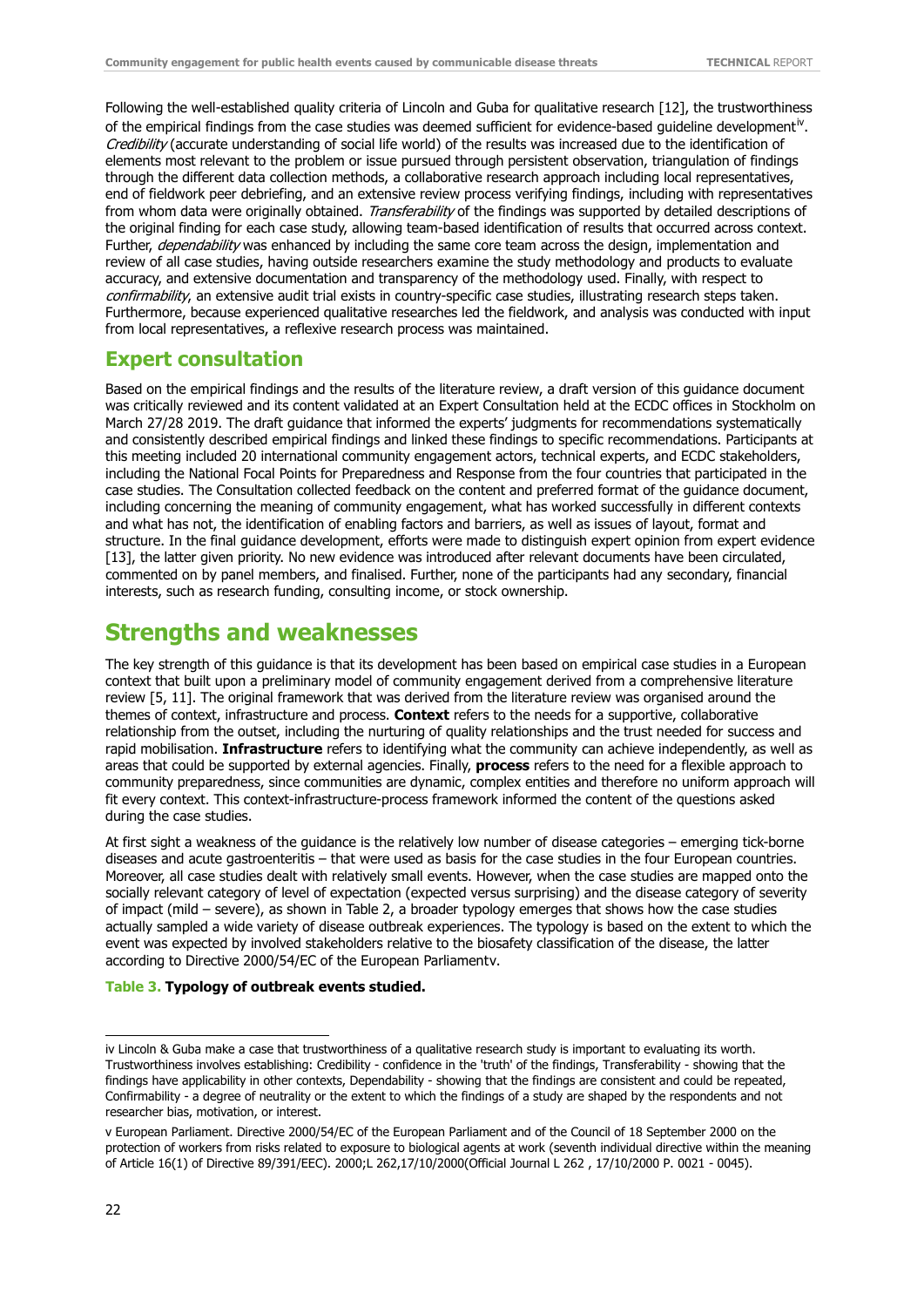|            | <b>Biosafety classification</b> |                   |              |
|------------|---------------------------------|-------------------|--------------|
|            |                                 | ш                 | IV           |
| Expected   |                                 | VTEC (Ireland)    |              |
| Surprising | Norovirus (Iceland)             | TBE (Netherlands) | CCHF (Spain) |

This typology helps illustrate how, when taken together, the case studies provide an empirical basis for broader generalisation. It suggests that the core principles identified would likely also be relevant to many other disease categories, including larger events that fall within this typology. This was further confirmed when we found a high level of agreement between the lessons learned from the literature review phase and the findings from the empirical case studies.

In spite of these overall strengths of the guidance points presented, it is important to note that some additional points raised during the consultation process were not integrated because no empirical data were available to further support them. These included issues of community engagement related to cross-border and internal migration as well as psychosocial care, including stigmatisation within communities [22]. Aside from this, however, we believe that the guidance points constitute a valid and viable approach to developing community engagement activities within the EU/EEA.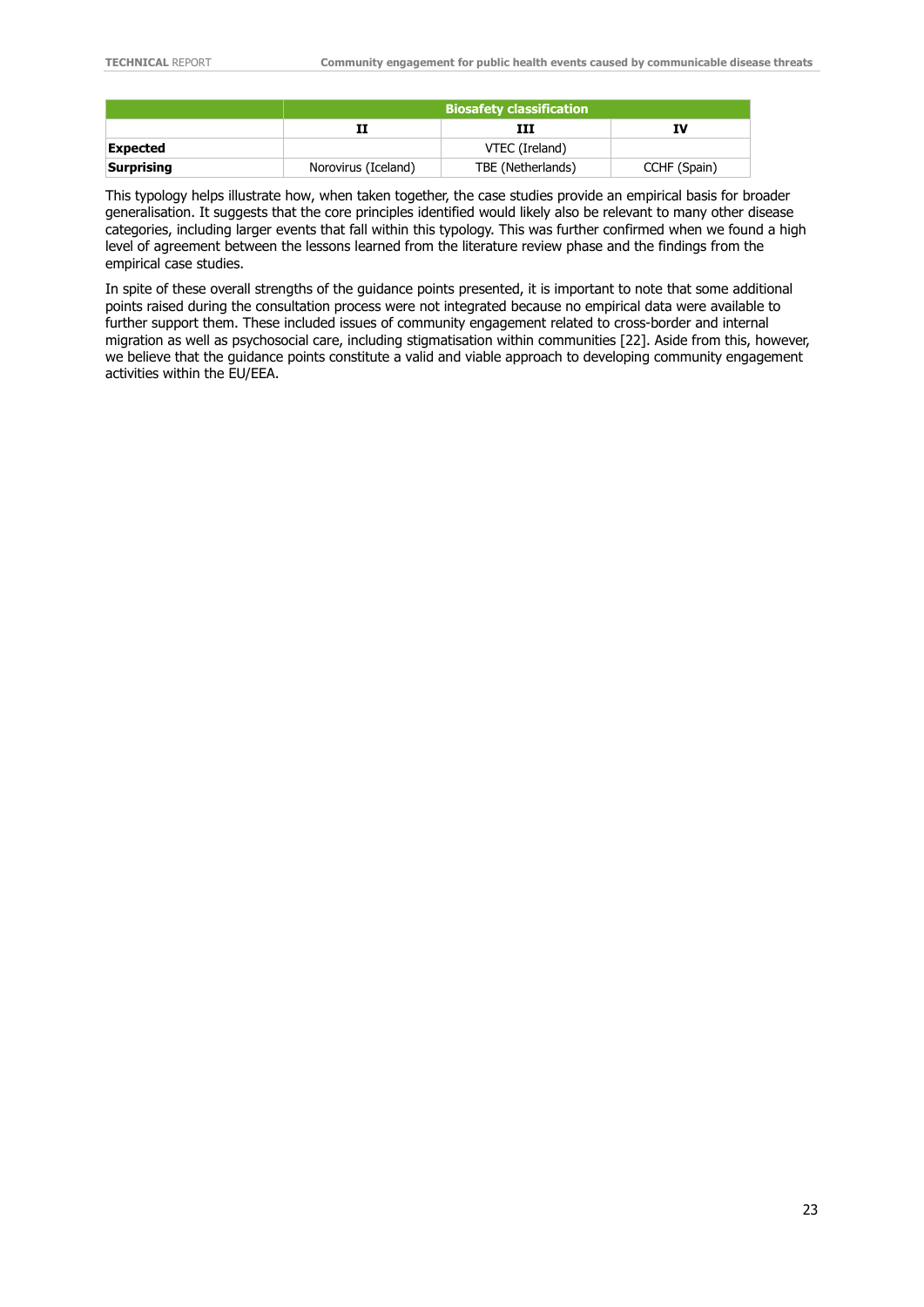# <span id="page-29-0"></span>**Annex 2. Stakeholder analysis: example from the Netherlands**

In the Netherlands, after scale-up of the response during the TBE incident, the National Institute for Public Health and the Environment (RIVM) conducted a stakeholder analysis that identified both information needed by stakeholders from the official outbreak coordination group, as well as what the stakeholders could offer RIVM. The coordination team wanted help from all stakeholders in collecting information about how health communication messages had been reaching at-risk groups, while at the same supporting the same stakeholders by providing more ready-made information.

For medical care stakeholders, close collaboration with professional associations was an effective way of reaching risk groups, while simultaneously raising awareness of TBE among medical doctors. Dissemination of information and updates regarding ongoing studies concerned with TBE were supportive instruments for this stakeholder group.

With respect to government and media institutions, emphasis was placed on accurate, audience-specific, up-todate information to avoid both unnecessary public unrest and the spread of incorrect information.

Finally, the large number of stakeholders belonging to knowledge institutions and other associations acted as key partners for supporting ongoing research studies and dissemination of information to patients. If studies showed that certain population(s) were more at risk of TBE, more local parties could be included in direct information outreach. The RIVM singled out the Association of Forest and Nature Owners as an especially relevant partner, as they are an umbrella organisation including various green partners.

| <b>Stakeholder</b>                                                 | What the official outbreak coordination<br>group needs from stakeholders                                                                                                                                                                                                                                     | What stakeholders need from the<br>official outbreak coordination group                                                                                                                   |  |  |
|--------------------------------------------------------------------|--------------------------------------------------------------------------------------------------------------------------------------------------------------------------------------------------------------------------------------------------------------------------------------------------------------|-------------------------------------------------------------------------------------------------------------------------------------------------------------------------------------------|--|--|
| <b>Risk groups</b>                                                 |                                                                                                                                                                                                                                                                                                              |                                                                                                                                                                                           |  |  |
| Forestry, green and<br>fieldworkers*                               | Percentage of people with tick bites and how<br>many of these TBE to provide correct<br>measures and advise<br>Information about behaviour and basic<br>knowledge about prevention for improvement<br>Information collection regarding actual use of<br>prevention measures (STIGAS and Forestry<br>Service) | Practical prevention quide<br>Practical information about when to consult a<br>general practitioner<br>Vaccination advice<br>Risk assessment in relation to proportionality<br>of measure |  |  |
| Medical care providers/medical stakeholders                        |                                                                                                                                                                                                                                                                                                              |                                                                                                                                                                                           |  |  |
| Municipal Health Services                                          | Information about patients (surveys/signals)<br>More public communication, both active and<br>passive<br>Advise municipalities about TBE risks                                                                                                                                                               | Offering surveys for patients<br>Ready-to-go public communication messages<br>Creating more alertness                                                                                     |  |  |
| <b>General Practitioners</b>                                       | Disseminate information to risk groups<br>Alertness among people without frightening<br>them                                                                                                                                                                                                                 | Ready-to-go information on disease and<br>diagnosis<br>Creating more alertness                                                                                                            |  |  |
| Government/politicians/media                                       |                                                                                                                                                                                                                                                                                                              |                                                                                                                                                                                           |  |  |
| (Social) media                                                     | Provision of proportionally correct information<br>to target audience                                                                                                                                                                                                                                        | Ready-made public information<br>Practical information on when to consult a<br>physician                                                                                                  |  |  |
| Knowledge institutes/associations                                  |                                                                                                                                                                                                                                                                                                              |                                                                                                                                                                                           |  |  |
| Dutch Association of Lyme<br>Patients                              | Signals about personal perceptions, and<br>frequently asked questions;<br>Provision of correct information to patients;                                                                                                                                                                                      | Well supported information (specialized<br>information relative to the general public).                                                                                                   |  |  |
| Royal Dutch Hunting<br>Association, farmers and<br>property owners | Collaboration in research:<br>Building and keeping trust.                                                                                                                                                                                                                                                    | Early signalling to be able to anticipate public<br>health emergencies;<br>Ready-made information;<br>Applicable instructions for research sampling;<br>Feedback on results.              |  |  |

#### <span id="page-29-1"></span>**Table 4. Example of needs as expressed by different take holders**

Source: [23]

\* Multiple nature or landscape management organisations: Forestry service, nature conservation organisation (Natuurmonumenten), Federation of private properties etc.